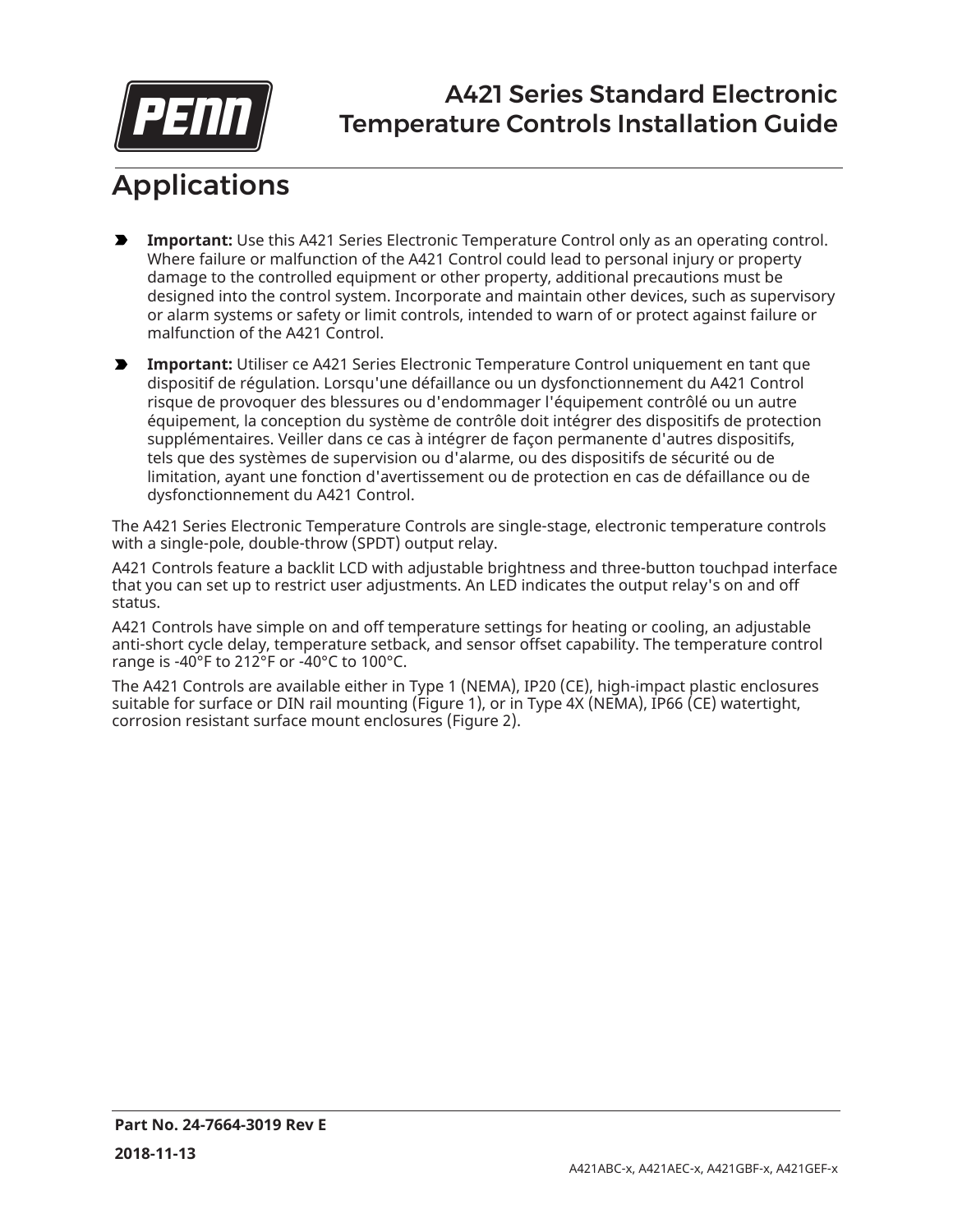## **Dimensions**

<span id="page-1-0"></span>

**Figure 1: A421 Control with Type 1 (NEMA), IP20 enclosure dimensions, in. (mm)**

<span id="page-1-1"></span>



### Parts included

Each A421 Control includes a Johnson Controls® or PENN® A99 Series temperature sensor. See [A99](#page-2-0) Series [Temperature](#page-2-0) Sensors, [Wiring](#page-4-0), and Technical [specifications](#page-21-0) for more information about A99 sensors.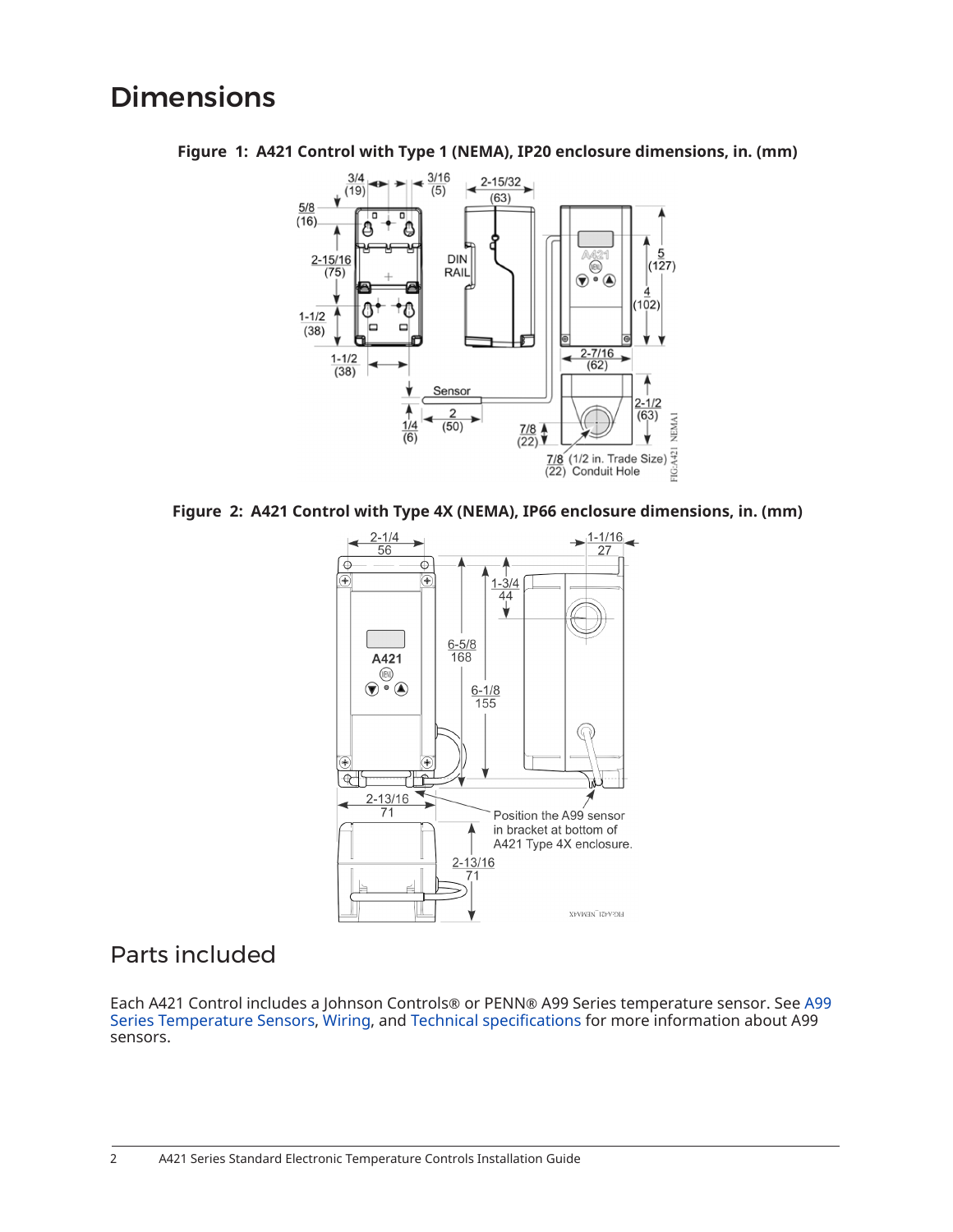## <span id="page-2-0"></span>A99 Series Temperature Sensors

The A421 Controls require an A99 sensor, and each A421 Control includes an A99 sensor. Any A99 Series sensor works with the A421 Series Controls. Do not replace an A99 Series sensor with any other brand, series, or type of temperature sensor. See Ordering [information](#page-19-0) for available A99 Series sensor models.

You can extend the sensor leads in the field. See [Table](#page-5-0) 1 for information about wire sizes and lengths. On long sensor cable runs, use shielded cable to reduce electromagnetic interference (EMI). Observe EMI best practices when you route sensor leads.

Do not immerse the A99 Series sensors in water or any other liquid. The A99 sensors are moisture tolerant and splash resistant but if you immerse the sensor, liquid can enter the sensor probe where the steel tube meets the wire cable and result in sensor failure, which voids any warranty.

In applications where the sensor may be exposed to a lot of moisture, splashing, or rain, mount the sensor in a vertical position with the cable at the bottom routed downward so that moisture can drain away from the stainless steel probe. Use a suitable bulb well for complete fluid immersion applications. See Ordering [information](#page-19-0) for information about bulb wells.

The A99 Series sensors are positive temperature coefficient (PTC) sensors. To test an A99 sensor, disconnect the sensor from the control and measure the resistance between the sensor leads in the following situations:

- When the temperature at the sensor is  $77^{\circ}F(25^{\circ}C)$ , the resistance should be 1,035 ohms.
- When the temperature at the sensor is  $32^{\circ}F(0^{\circ}C)$ , the resistance should be 855 ohms.

See [Troubleshooting](#page-17-0) for more information.

When you connect an A99 sensor to a standard A421 Control, the control restricts the range of usable values from -40°F to 212°F or -40°C to 100°C.

See [Wiring](#page-4-0), Technical [specifications,](#page-21-0) and refer to the *A99B Series Temperature Sensors Product/ Technical Bulletin (LIT-125186)* for more information about A99 Series sensors.

# Mounting

Observe the following guidelines when you locate and mount an A421 Control:

- Make sure that the mounting surface can support the control, DIN rail, mounting hardware, and any user-supplied panel or enclosure.
- Mount the control in a vertical, upright orientation wherever possible. It is best practice to use DIN rail mounting for type 1 controls.
- In direct-mount applications, mount the control on a flat and even surface.

Mount the control in a location free of corrosive vapors and observe the ambient operating conditions listed in Technical [specifications](#page-21-0) for the A421 Control and the A99 sensor.

- Allow sufficient space to connect and route wires, view the LCD, and use the touchpad.
- Do not mount the control on surfaces that are prone to vibration or in a location where highvoltage relays, motor starters, other sources of electromagnetic emissions, or strong radio frequency may cause interference.
- Do not install the control in an airtight enclosure.
- Do not install heat generating devices with the control in an enclosure that may cause the ambient temperature to exceed 150°F (66°C).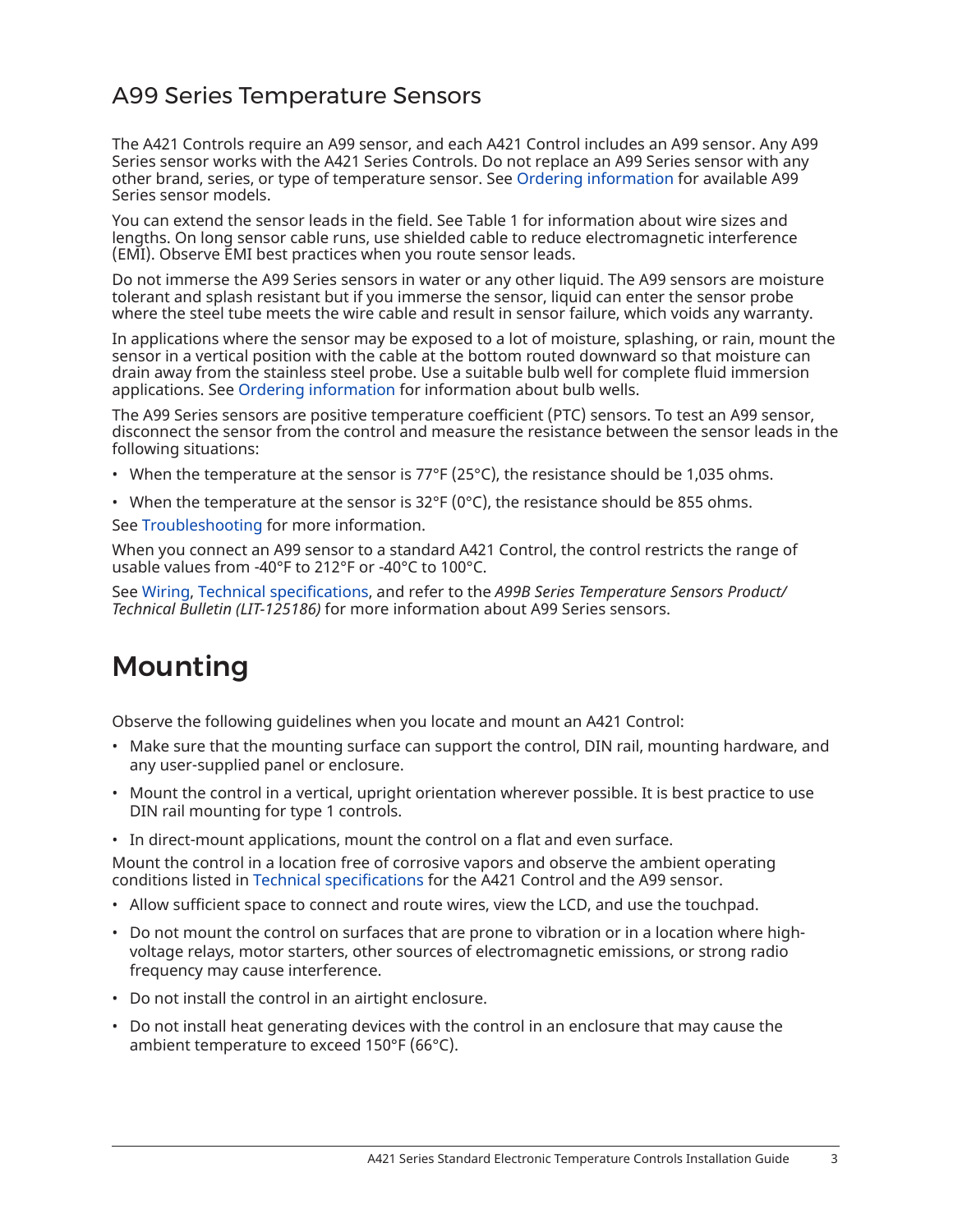## Mounting a Type 1/IP20 control on DIN rail

- 1. Provide a section of 35 mm DIN rail that is longer than the control width. Mount the DIN rail in a suitable location and use appropriate mounting hardware.
- 2. Clip the control module on the rail, position the module's upper DIN rail clips on the top rail, and gently snap the lower clips on to the bottom of the rail.

## Direct-mounting a Type 1/IP20 control to a wall or other flat surface using the four keyhole slots

- 1. Disconnect the power and remove the enclosure cover. Place the control vertically against the wall surface in a suitable location, and mark the keyhole slot locations on the mounting surface.
- 2. Install appropriate screws or fasteners and leave the screw heads approximately one or two turns away from flush to the mounting surface.
- 3. Position the control mounting slots over the screw heads, and then tighten the mounting screws to secure the control to the surface.
	- **Note:** When you mount the control on an uneven surface, use shims to mount the control  $\odot$ evenly.

## Additional guidelines for mounting Type 4X/IP66 controls

You can mount the Type 4X models to flat vertical surfaces using the four holes at the enclosure corners. Place the control against a flat wall surface in a suitable location, and mark the mounting screw hole locations on the mounting surface. Use appropriate screws and shims to mount the control evenly on the surface.

On Type 4X models, select the knockout for removal. Place a screwdriver blade on the knockout near the edge. Apply a sharp blow to the screwdriver handle to loosen the knockout. Be careful not to damage the control's interior components.

The A421 Control's temperature setback (BI) function requires an additional low-voltage, two-wire cable for operation. On Type 4X/IP66 enclosures, you must install a suitable watertight fitting in an available knockout to pass the two-wire cable through the enclosure wall.

You can rotate the control enclosure base on the Type 4X/IP66 models 180º relative to the control enclosure cover and LCD, to bring the electrical connection to the top or bottom of the mounted control.

∩ **Note:** Do not twist the wiring harness between the enclosure base and cover more than 180º.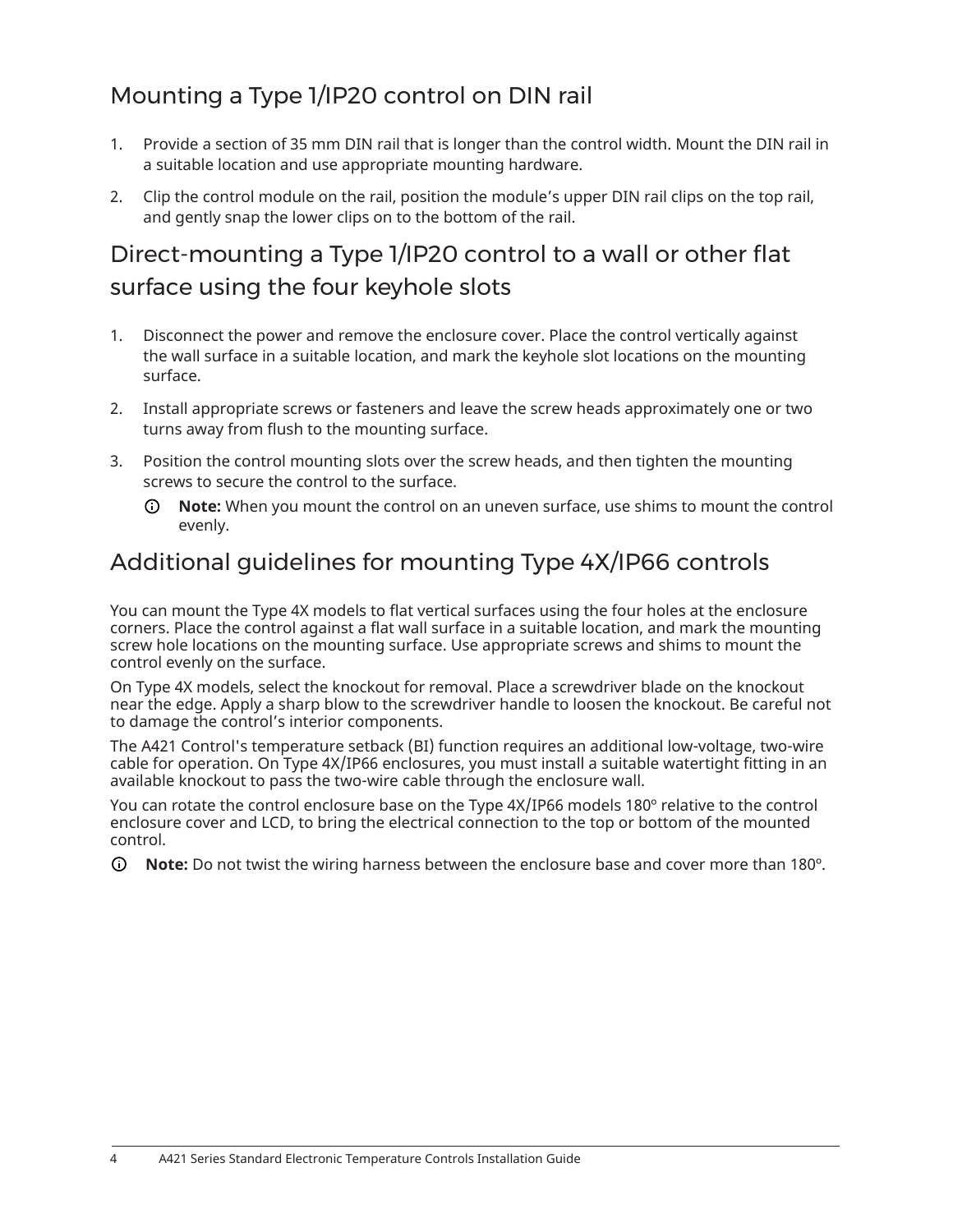# <span id="page-4-0"></span>Wiring

## **WARNING**

#### **Risk of Electric Shock**

Disconnect or isolate all power supplies before making electrical connections. More than one disconnection or isolation may be required to completely de-energize equipment. Contact with components carrying hazardous voltage can cause electric shock and may result in severe personal injury or death.

### **Avertissement**

#### **Risque de décharge électrique**

Débrancher ou isoler toute alimentation avant de réaliser un raccordement électrique. Plusieurs isolations et débranchements sont peut-être nécessaires pour -couper entièrement l'alimentation de l'équipement. Tout contact avec des composants porteurs de tensions dangereuses risque d'entraîner une décharge électrique et de provoquer des blessures graves, voire mortelles.

- **Important:** Use copper conductors only. Make all wiring in accordance with local, national, and regional regulations.
- **Important:** Do not exceed the A421 Control's electrical ratings. Exceeding the electrical ratings can result in permanent damage to the control and void any warranty.
- **Important:** Run all low-voltage wiring and cables separate from all high-voltage wiring. It is best practice to use shielded cable for input (sensor) cables that are exposed to high electromagnetic or radio frequency noise.
- **Important:** Electrostatic discharge (ESD) can damage A421 Controls. Use proper electrostatic discharge precautions during installation and servicing to avoid damaging A421 Controls.
- **Important:** Do not connect supply power to the A421 Controls before checking all wire  $\blacktriangleright$ connections. Short circuits or improperly connected wires can result in damage to the modules and void any warranty.
- **Important:** When you connect an A99 sensor with a shielded cable to an A421 Control, connect the cable shield drain lead to the common (COM) terminal on the sensor and binary input terminal block (TB3). Do not connect the shield at any other point along the cable, and isolate and insulate the shield along the entire length of the sensor cable. If you connect a cable shield at more than one point, transient currents can flow through the sensor cable shield and cause erratic control operation.

Observe the wire size restrictions listed in [Table](#page-6-0) 2 and the electrical ratings listed in [Technical](#page-21-0) [specifications.](#page-21-0)

Observe the following guidelines, procedures, and illustrations when you wire an A421 Series Control and A99 Series sensor.

- Select the appropriate A99 sensors for the ambient operating range that the A421 Control monitors and controls, as shown in [Table](#page-20-0) 7. See Technical [specifications](#page-21-0) for more information.
- Keep the sensor leads as short as possible in your application. The additional resistance in long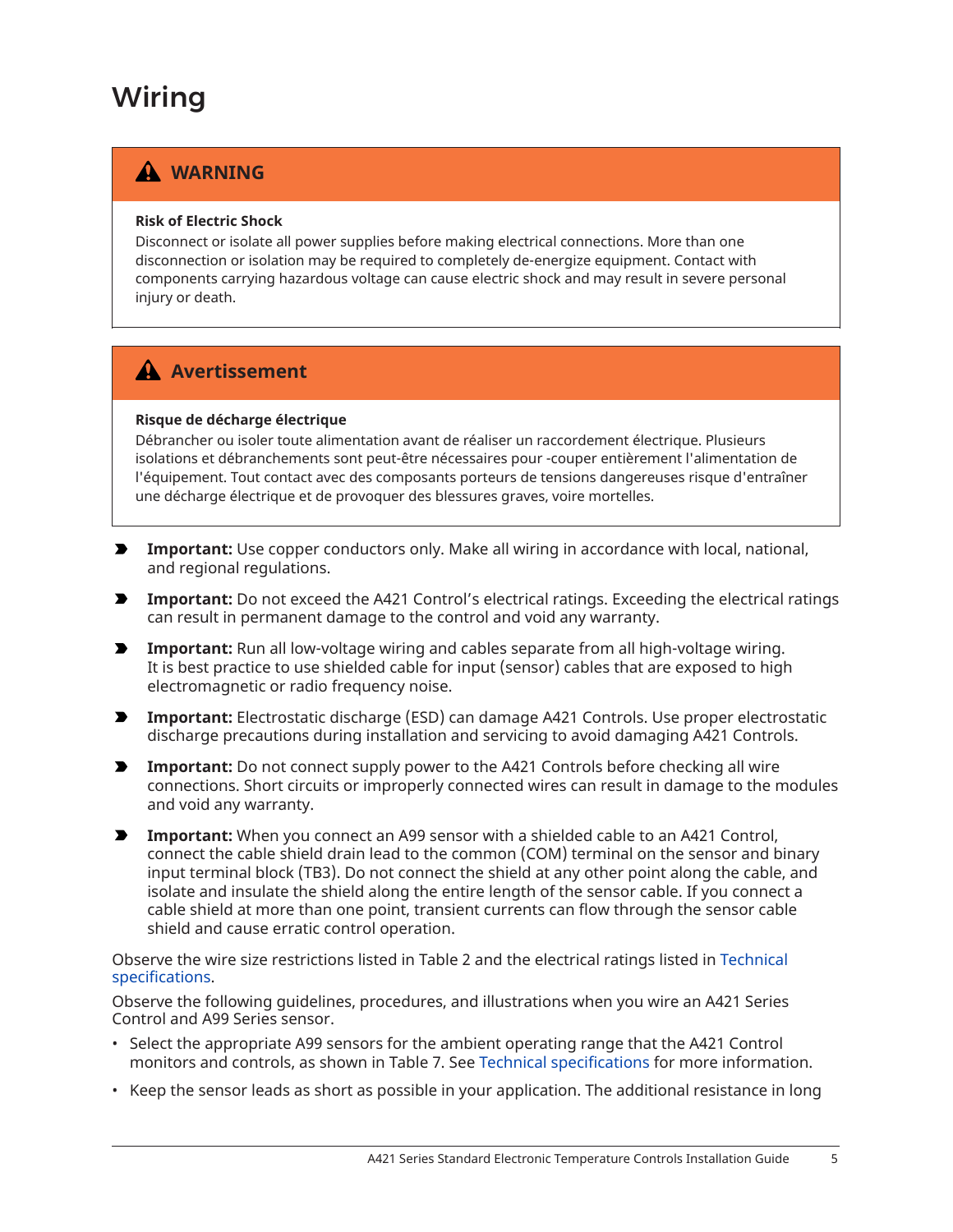sensor cables creates an offset between the actual temperature and the displayed temperature. See [Table](#page-5-0) 1 when you extend sensor leads.

- A99 sensors are not polarity specific. You can connect either lead to the SEN or COM terminals.
- It is best practice to use 22 AWG, stranded, twisted-pair cable with a shield to extend sensor cable runs.

| <b>Wire gauge</b> | Maximum sensor cable length <sup>1</sup> |
|-------------------|------------------------------------------|
| 16 AWG            | 500 ft (150 m)                           |
| 18 AWG            | 300 ft (100 m)                           |
| 20 AWG            | 200 ft (60 m)                            |
| <b>22 AWG</b>     | 125 ft (40 m)                            |

#### <span id="page-5-0"></span>**Table 1: Maximum sensor cable lengths and wire sizes**

<span id="page-5-1"></span>1 The maximum sensor cable lengths have less than 1°F (0.6°C) error between the temperature sensed at the A99 sensor and the temperature displayed on the LCD.

## TB2 Terminal Block and SPDT relay output

The terminals LC, LNO, and LNC on the TB2 terminal block connect to an SPDT dry-contact relay in the A421 Control [\(Figure](#page-5-2) 3). The control does not provide any internal power to the TB2 terminals or relay contacts. The A421 Control energizes and de-energizes the relay to open and close the contacts based on the On/OFF temperature values.

- Relay De-energized (Off) = LC open to LNO as shown in [Figure](#page-5-2) 3, and the relay status LED is off
- Relay Energized (On) = LC closed to LNO and the relay status LED is on

#### **Figure 3: TB2 Terminal Block showing connections to the internal SPDT relay**

<span id="page-5-2"></span>

equipment when the relay is energized.



[Figure](#page-6-1) 4 shows how to wire the A421 Control to use the same power source that powers the controlled equipment to also power the A421 Control.

You can also provide an independent power source for the A421 Control on the TB1 terminals and then wire the TB2 relay terminals to a separate power source to switch and power the controlled equipment circuit.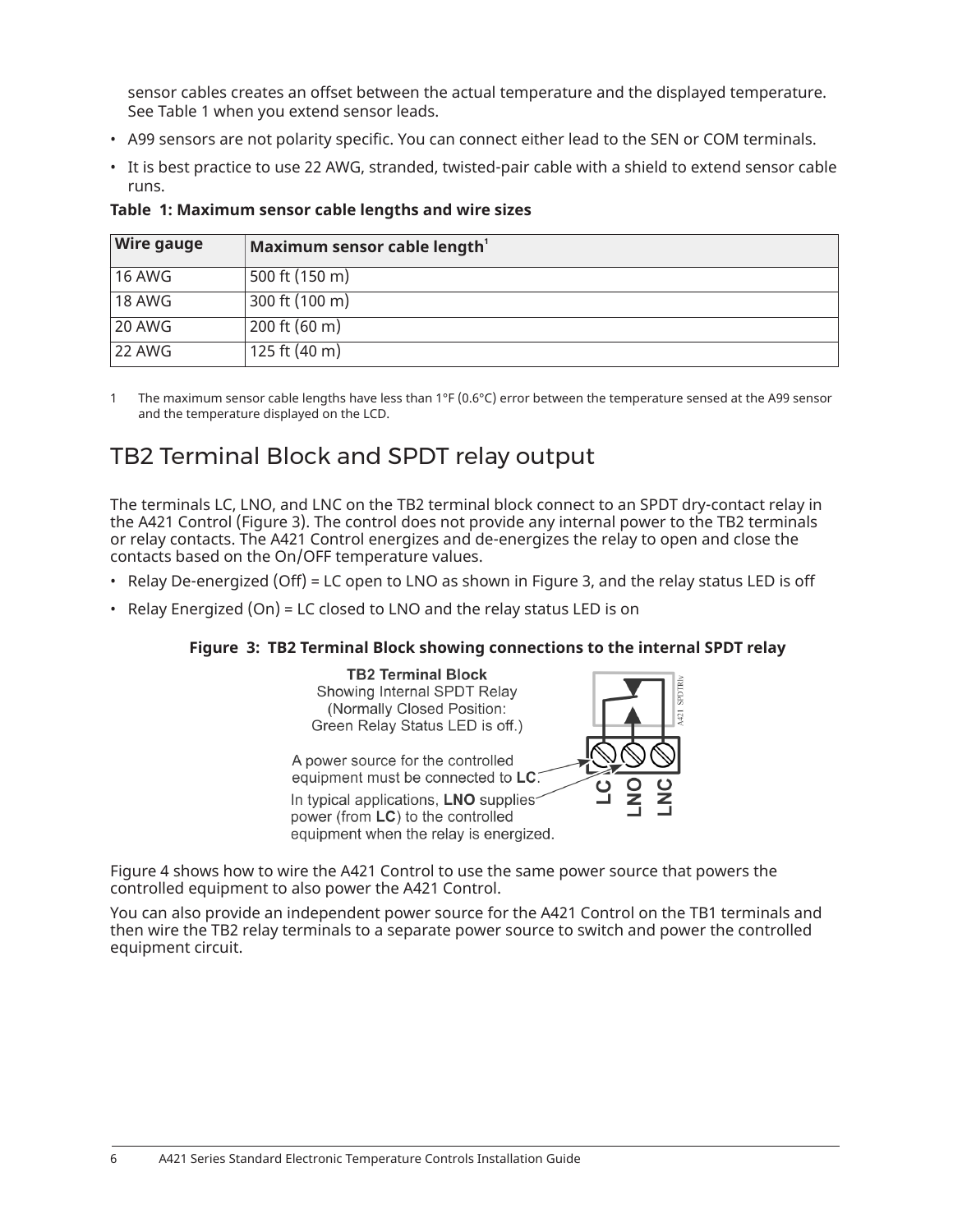

#### <span id="page-6-1"></span>**Figure 4: Wiring the A421 Series Controls using the same power source to power the control operation and power the controlled equipment**

<span id="page-6-0"></span>

|  |  | Table 2: A421 Control wiring terminals and wire size information |  |  |  |
|--|--|------------------------------------------------------------------|--|--|--|
|  |  |                                                                  |  |  |  |

| <b>Terminal</b><br>block     |            | Label Description, function, and requirements                                                                                                                                                                                                                                                                                                       | <b>Wire sizes</b>                   |
|------------------------------|------------|-----------------------------------------------------------------------------------------------------------------------------------------------------------------------------------------------------------------------------------------------------------------------------------------------------------------------------------------------------|-------------------------------------|
| $\overline{TB1}$<br>24 VAC   | LN         | Low-voltage 24 VAC control power (common): Connect the                                                                                                                                                                                                                                                                                              | 28 AWG to                           |
| Models                       | 24 V       | 24 VAC supply power to operate the control.<br>Low-voltage 24 VAC control power (hot): Connect 24 VAC                                                                                                                                                                                                                                               | 12 AWG<br>$0.08$ mm <sup>2</sup> to |
|                              |            | supply power to operate the control (via jumper from LC in<br>Figure 4).                                                                                                                                                                                                                                                                            | $4.0 \text{ mm}^2$                  |
| TB1<br>120/240<br><b>VAC</b> | LN         | Line-voltage power source (common): Connect the neutral<br>wire for 120 VAC supply power applications. Connect the<br>L1 supply power lead for all 208/240 VAC supply power                                                                                                                                                                         | 28 AWG to<br><b>12 AWG</b>          |
| Models                       |            | applications.                                                                                                                                                                                                                                                                                                                                       | $0.08$ mm <sup>2</sup> to           |
|                              | 120 V      | Line-voltage 120 VAC control power (hot): Connect the<br>120 VAC supply power (hot) for 120 VAC supply power<br>applications through the jumper from LC. (Figure 4).                                                                                                                                                                                | $4.0$ mm <sup>2</sup>               |
|                              | 240 V      | Line-voltage 240 VAC control power (L2) terminal: Connect<br>the L2 supply power connection for 208/240 VAC supply<br>power applications through the jumper from LC. (Figure 4).                                                                                                                                                                    |                                     |
| TB <sub>2</sub>              | LC         | Line-voltage SPDT relay common contact: Connects power                                                                                                                                                                                                                                                                                              | 28 AWG to                           |
|                              |            | supply to power the controlled load. Connect 24 VAC<br>(hot) for 24 VAC applications; 120 VAC (hot) for 120 VAC                                                                                                                                                                                                                                     | 12 AWG                              |
|                              |            | applications' and L2 for 208/240 VAC applications.                                                                                                                                                                                                                                                                                                  | $0.08$ mm <sup>2</sup> to           |
|                              | <b>LNO</b> | Line-voltage SPDT relay normally open contact: Connects<br>controlled equipment to the line-voltage normally open<br>(LNO) contact on the SPDT relay. When LC is closed to<br>LNO, the relay is energized and the green LED is on. The<br>LNO terminal typically provides power to the controlled<br>equipment in cooling and heating applications. | $4.0$ mm <sup>2</sup>               |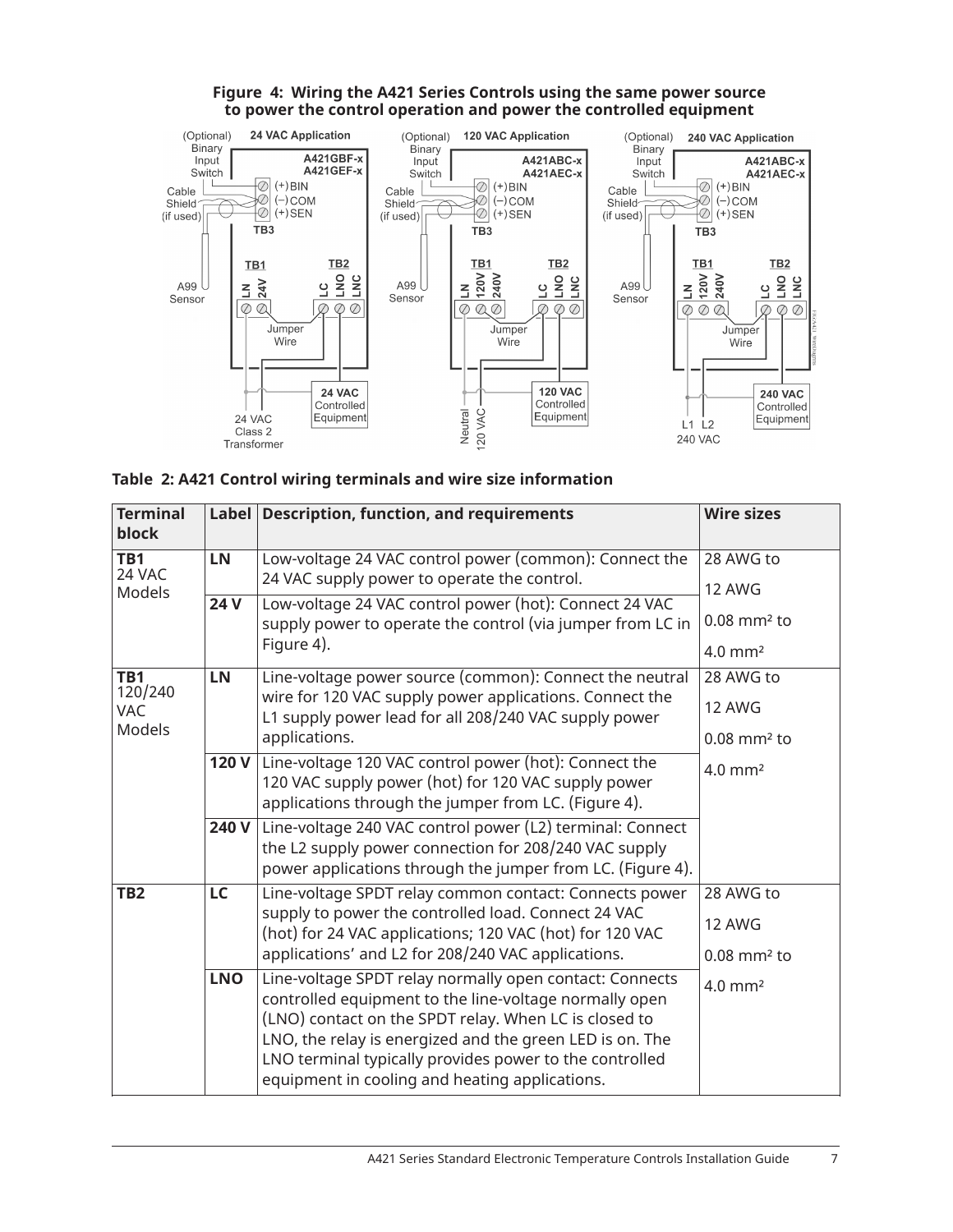#### **Table 2: A421 Control wiring terminals and wire size information**

| <b>Terminal</b><br>block | Label      | <b>Description, function, and requirements</b>                                                                                                                                                                                                                                                                     | <b>Wire sizes</b>                                             |
|--------------------------|------------|--------------------------------------------------------------------------------------------------------------------------------------------------------------------------------------------------------------------------------------------------------------------------------------------------------------------|---------------------------------------------------------------|
|                          | <b>LNC</b> | Line-voltage SPDT relay normally closed contact: Connects<br>controlled equipment to the line-voltage normally closed<br>(LNC) contact on the SPDT relay. When LC is closed to LNC,<br>the relay is de-energized and the green LED is off. The LNC<br>terminal is not typically wired to the controlled equipment. |                                                               |
| TB <sub>3</sub>          | <b>BIN</b> | Detects a switch closure between the BIN and COM<br>terminals and enables the selected temperature setback<br>(tSb) value.                                                                                                                                                                                         | 22 AWG (0.34<br>mm <sup>2</sup> ) stranded,<br>shielded cable |
|                          | <b>COM</b> | Connects the low-voltage common from the sensor and<br>binary input.                                                                                                                                                                                                                                               |                                                               |
|                          | <b>SEN</b> | Connects the low-voltage input signal wire from control<br>sensors.                                                                                                                                                                                                                                                |                                                               |

## Replacing an A419 Control with an A421 Control: Terminal locations and labels

The A421 Series Electronic Temperature Controls are the next generation of the A419 Series Electronic Temperature Controls.

If you need to replace an A419 Control with an A421 Control, be sure to note that wiring terminals on the TB1 and TB2 terminal blocks on A421 Controls are in different positions and have different terminal labels from the wiring terminals on the A419 Controls. [Table](#page-7-0) 3 provides a cross-reference for matching the terminal labels on A419 Controls to the terminal labels on A421 Controls.

 $\odot$ **Note:** The low-voltage signal terminals on the TB3 terminal block are labeled the same on both A419 Controls and A421 Controls.

See [Figure](#page-6-1) 4 for terminal block and terminal positions on the A421 Control.

| <b>Terminal block</b>             | <b>A419 Terminal label</b> | <b>A421 Terminal label</b> |
|-----------------------------------|----------------------------|----------------------------|
| <b>TB1</b><br>$(24 \text{ VAC})$  | T1                         | LN                         |
|                                   | T <sub>2</sub>             | <b>24V</b>                 |
| <b>TB1</b><br>$(120/240$ VAC)     | 120                        | <b>120V</b>                |
|                                   | 240                        | <b>240V</b>                |
|                                   | <b>AC COM</b>              | LN                         |
| TB <sub>2</sub><br>(All Voltages) |                            | LC                         |
|                                   | <b>NO</b>                  | <b>LNO</b>                 |
|                                   | <b>NC</b>                  | <b>LNC</b>                 |

#### <span id="page-7-0"></span>**Table 3: A419 and A421 wiring terminal labels**

# Setup and adjustments

The front panel of the A421 Series Electronic Temperature Control has an LCD and a three-button UI [\(Figure](#page-8-0) 5).

8 A421 Series Standard Electronic Temperature Controls Installation Guide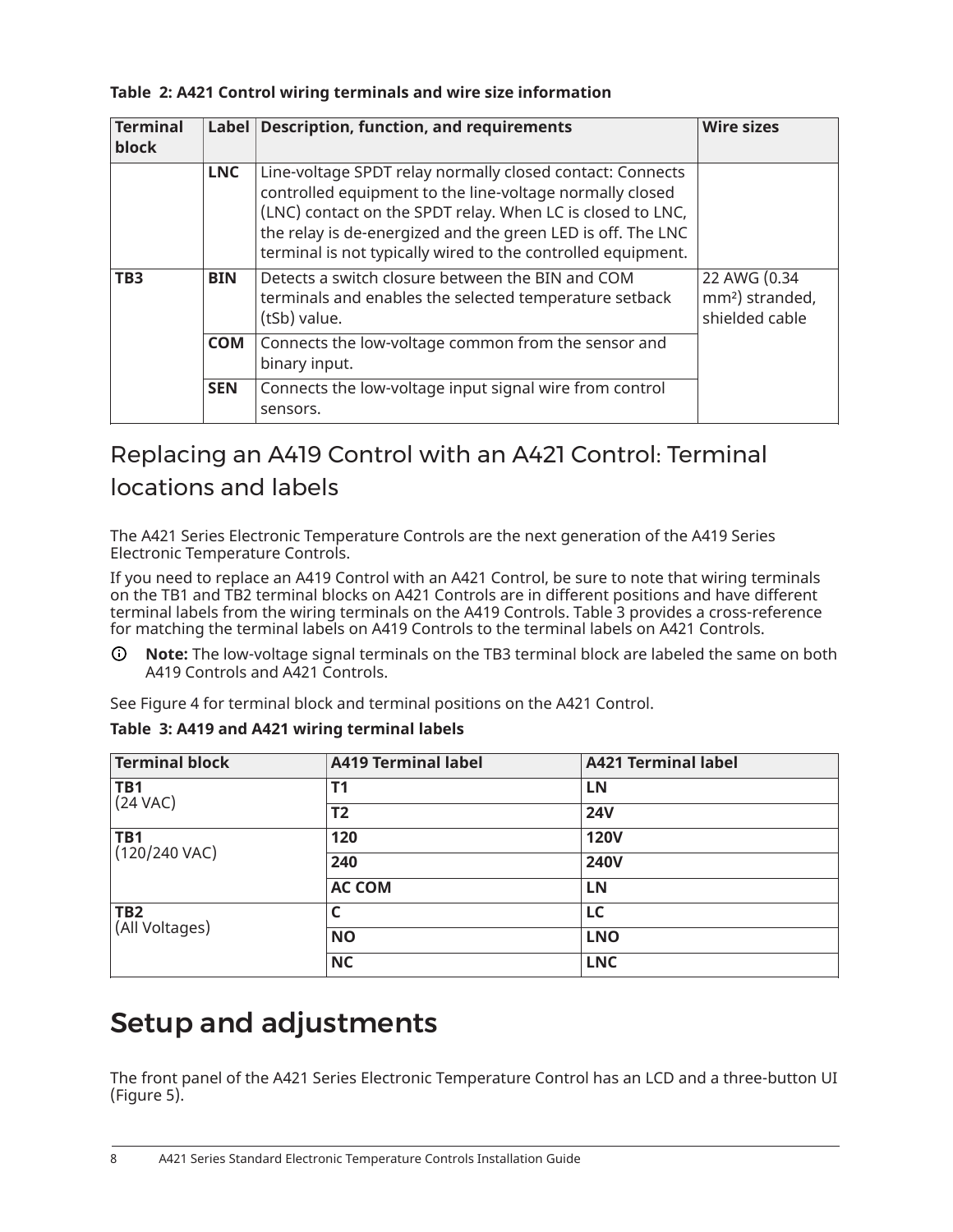<span id="page-8-0"></span>

**Figure 5: A421 Control front panel with LCD and three-button UI**

## LCD

The A421 Series Control has a backlit LCD screen ([Figure](#page-8-0) 5). You can adjust the LCD brightness. During normal operation, the LCD displays the Main screen, which provides the following information:

- Temperature sensed at the A99 sensor
- Selected temperature units (°F or °C)
- Mode of operation (Flame = Heating mode, Snowflake = Cooling mode)
- Binary Input status (BIN) when a user-supplied binary input (switch) is connected and closed to enable the temperature setback feature.

During setup and adjustment, the LCD displays the parameter code screens and the parameter value screens. See the A421 Control [parameter](#page-11-0) setup menus for more information.

### Three-button touchpad

The touchpad has three buttons for setup and adjustment of the A421 Control ([Figure](#page-8-0) 5). See [Navigating the Basic and Advanced menus](#page-12-0) for more information about the three-button touchpad.

### Relay status LED

The green LED on the front panel illuminates when the SPDT output relay is energized and the LC and LNO contacts are closed. See [Figure](#page-8-0) 5.

## <span id="page-8-1"></span>Parameter codes and modes of operation

#### **Relay Off temperature (OFF)**

Select the temperature at which the output relay de-energizes, the LC to LNO relay contacts open (cutout), and the green LED goes off. The range of usable temperature values is -40°F to 212°F (-40°C to 100°C) in 1° increments.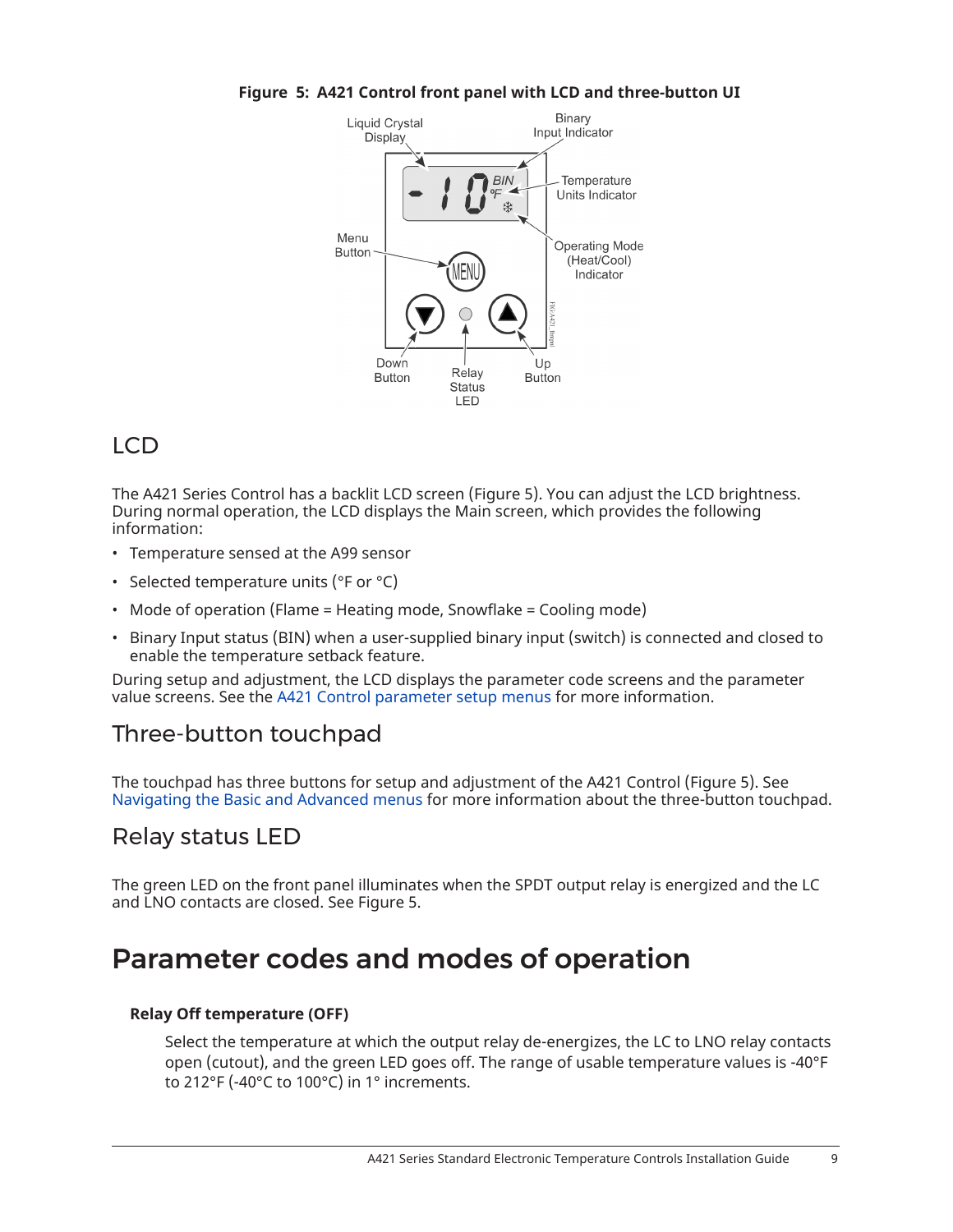#### **Relay On temperature (On)**

Select the temperature at which the output relay energizes, the LC to LNO relay contacts close (cut in), and the green LED lights. The range of usable temperature values is -40°F to 212°F (-40°C to 100°C) in 1° increments.

#### **Heating or Cooling mode of operation**

When you select your required On and OFF values, the control automatically determines the mode of operation and displays the proper mode icon on the Main screen.

**Note:** The A421 Series controls do not have jumpers for setting up the heating or cooling mode.

The heating or cooling mode is determined by the On and OFF value relationship as follows:

- **OFF > On** = Heating mode = Flame icon
- **OFF < On** = Cooling mode = Snowflake icon
- **Important:** During normal operation, adjusting just the On value or just the OFF value on the A421 control changes the differential between On and OFF, and can potentially change the mode of operation from heating to cooling or cooling to heating. To maintain a constant differential between on and off, you must adjust both the on and off values by an equal number of degrees, or set up the control in the Restricted Adjustment mode. See [Restricting User Adjustment](#page-15-0).

#### **Anti-short cycle delay (ASd)**

Select the minimum time that the output relay remains off (de-energized) before the next on-cycle can start. The ASd interval overrides any load demand (On) and does not allow the output relay to go on until the selected ASd interval has elapsed. See the following figure.





Anti-short cycle delay is typically used for refrigeration applications so that the system pressure can equalize before restarting the compressor.

**Note:** When the ASd value is greater than 0, the delay interval initiates every time that the A421 Control is powers on and every time that an off-cycle begins. When the ASd interval is activated, the temperature sensed at the A99 sensor and the parameter code ASd flash alternately on the LCD. You can set the ASd interval from from 0 minutes to 12 minutes, in 1 minute increments.

#### **Sensor Failure mode (SF)**

Select whether the control's output relay operates as energized or de-energized in the event of a sensor or sensor wiring failure. When the control detects a sensor circuit failure, the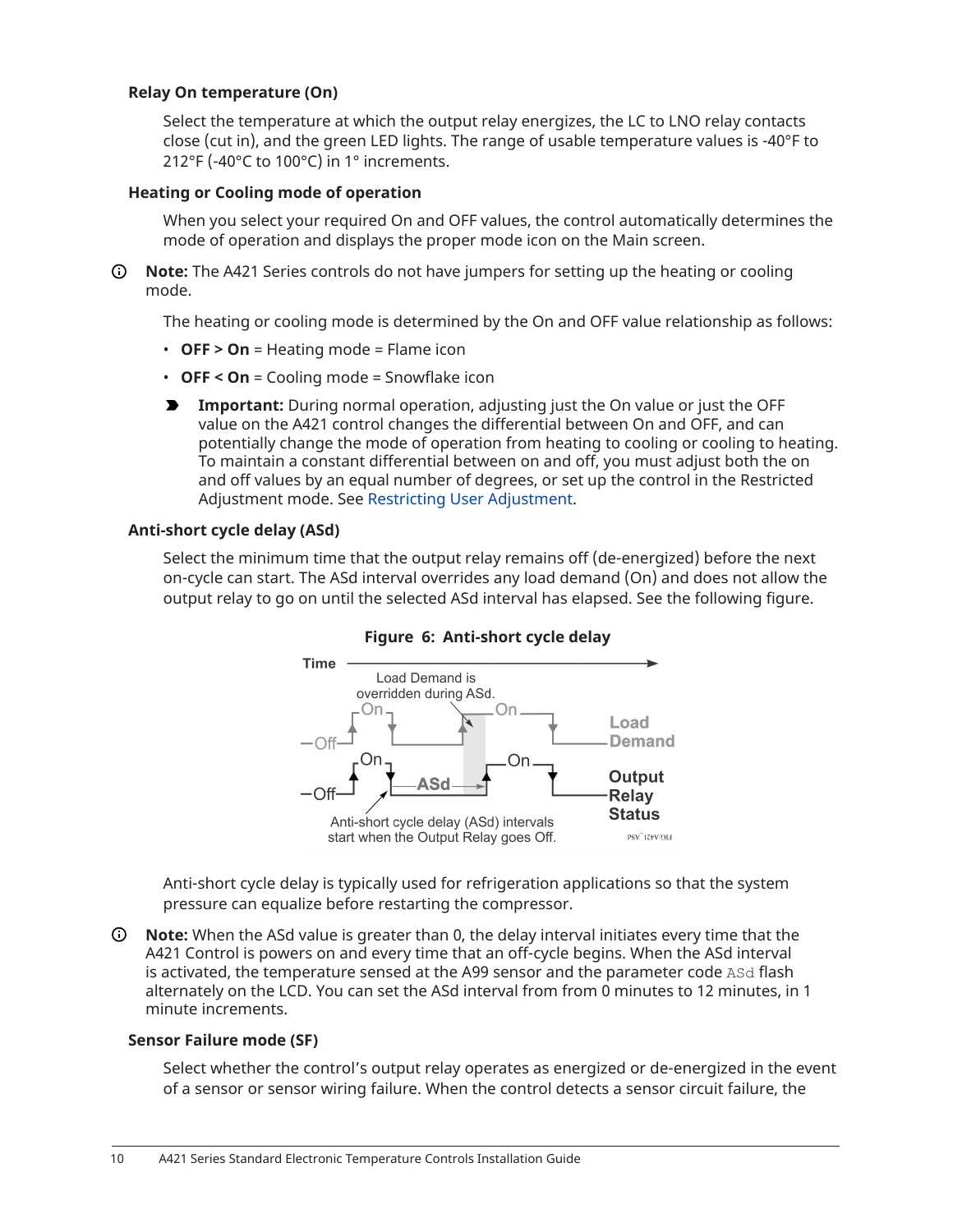output relay operates in the selected sensor failure mode. The LCD flashes SF and OP if the sensor circuit is open or SF and SH if the sensor circuit is shorted.

#### **Temperature Units (Un)**

Select the preferred temperature scale for your application. Select either the Fahrenheit (°F) or Celsius (°C) temperature scale.

**Note:** After you change the temperature units value (Un), confirm that the temperature values for the other parameter codes are still correct for your application.

#### **Low Temperature Stop (LtS)**

Select the lowest temperature value that the On/OFF control band can be adjusted to when control adjustment is restricted.

#### **High Temperature Stop (HtS)**

Select the highest temperature value that the On/OFF control band can be adjusted to when control adjustment is restricted.

#### **Restricted Adjustment mode**

The HtS and LtS values define the restricted adjustment temperature range and are enforced only when the A421 control is set to the restricted adjustment mode ([Figure](#page-15-1) 9). See [Restricting user adjustment.](#page-15-0)

- **Note:** It is best practice to leave HtS and LtS at their default values, unless you intend to use the restricted adjustment mode.
- **Note:** If you use the Temperature Setback feature in the Restricted Adjustment Mode, the effective On and OFF setback values (On + tBs and OFF + tBs) can be greater than the selected HtS value or less than the selected LtS value.

#### **Temperature Setback (tSb)**

Select a temperature value for setting back the On and OFF temperature values. When a user-supplied switch between the BIN and COM terminals closes, note the following changes:

- The Main screen displays BIN in the upper-right corner of the LCD.
- The temperature setback feature is enabled and the control uses the effective On and OFF setback values (On + tSb and OFF + tSb) to control the relay.
- **Note:** The control displays only the original On and OFF values in both the normal and setback modes. The effective setback On and OFF values (On + tSb and OFF + tSb) never display on the control LCD.

The temperature setback adjustment range is from -50°F to 50°F (-30°C to 30°C). Typically, heating applications require a negative temperature setback (tSb) value, and cooling applications require a positive value.

#### **Sensor Offset Adjustment (So)**

Sensor offset allows you to compensate for any difference between the displayed temperature value and the temperature sensed at the A99 sensor. Select a temperature value to offset the temperature displayed on the LCD from the temperature sensed at the sensor. The sensor offset adjustment range is from -5°F to 5°F (-3°C to 3°C) in 1° increments.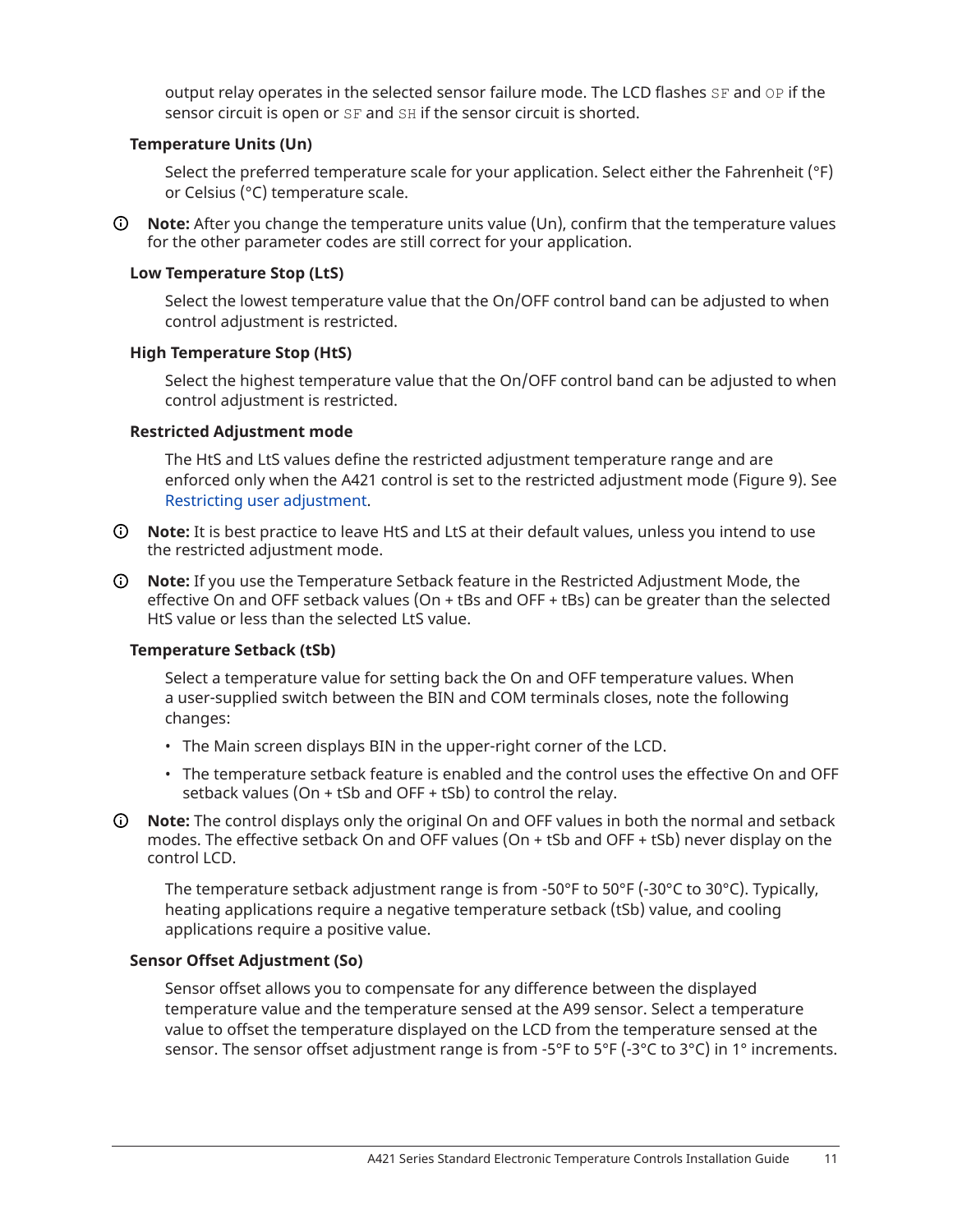#### **Backlight Brightness Level (bLL)**

The backlight brightness level feature allows you to adjust the LCD backlight intensity. At level 0 the backlight is off. Level 10 is the brightest backlight setting and the system default. The selected backlight brightness level is applied to the LCD during normal operation. When you enter the programming menus to set up the control or press any key, the LCD automatically goes to the brightest level. If you do not press a key for 30 seconds, the main screen displays and the backlight setting reverts to the selected brightness level.

| <b>Parameter</b><br>code | <b>Parameter description (menu)</b>                          | Range of usable values Factory default                                 | value <sup>1</sup>          |
|--------------------------|--------------------------------------------------------------|------------------------------------------------------------------------|-----------------------------|
| Un                       | Temperature Units (Advanced only)                            | °F or °C                                                               | $^{\circ}$ F                |
| <b>OFF</b>               | Relay Off Temperature (Basic,<br>Advanced, and Restricted)   | -40°F to 212°F<br>(-40°C to 100°C)                                     | $25^{\circ}F$               |
| On                       | Relay On Temperature (Basic and<br>Advanced)                 | -40°F to 212°F<br>(-40°C to 100°C)                                     | $30^{\circ}$ F              |
| ASd                      | Anti-Short Cycle Delay (Basic and<br>Advanced)               | 0 minutes to 12 minutes                                                | 1 minute                    |
| tSb                      | Temperature Setback (Advanced<br>only)                       | -50°F to 50°F<br>(-30°C to 30°C)                                       | $0^{\circ}$ F               |
| So                       | Sensor Offset Adjustment (Advanced<br>only)                  | -5°F to 5°F<br>$(-3$ <sup>o</sup> C to $3$ <sup>o</sup> C)             | $0^{\circ}$ F               |
| <b>HtS</b>               | High Temperature Stop (Advanced<br>only)                     | -40°F to 212°F<br>(-40°C to 100°C)                                     | 212°F                       |
| LtS                      | Low Temperature Stop (Advanced<br>only)                      | -40°F to 212°F<br>(-40°C to 100°C)                                     | $-40$ °F                    |
| <b>SF</b>                | Sensor Failure Action (Basic and<br>Advanced)                | $0 =$ output relay de-<br>energized<br>$1 =$ output relay<br>energized | 1 output relay<br>energized |
| bLL                      | LCD Backlight Brightness Level<br>Adjustment (Advanced only) | 0 to 10; $0 =$ backlight off,<br>$10 =$ brightest backlight<br>setting | 10 (brightest<br>backlight) |

<span id="page-11-2"></span>

|  |  |  | Table 4: Standard parameter setup codes, descriptions, range of values, and default values |
|--|--|--|--------------------------------------------------------------------------------------------|
|  |  |  |                                                                                            |

<span id="page-11-1"></span>1 The default values for general application A421 models are shown. OEM A421 models may have different default values.

# <span id="page-11-0"></span>A421 Control parameter setup menus

The A421 Temperature Controls have a Basic and an Advanced setup menu. You can scroll through the parameter setup codes, view and edit parameter values, and set up your control for your application requirement. The control also has a Restricted adjustment menu. See [Restricting user](#page-15-0) [adjustment](#page-15-0) for more information.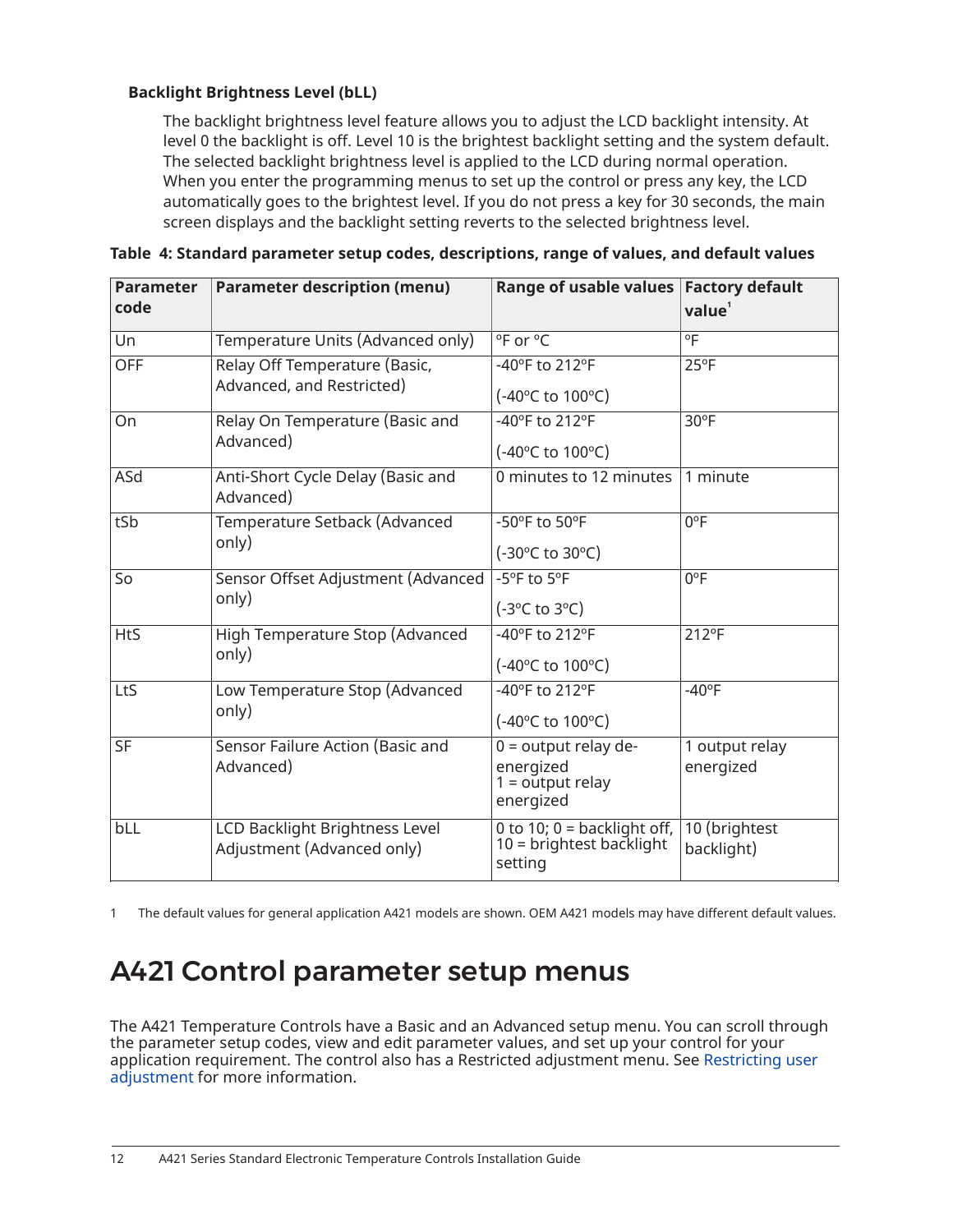**Note:** The A421 Control retains a copy of the saved parameter values in memory. When you change and save a new value, the new value immediately overwrites the previous value and saves to memory. In the event of a power failure, brown out, or when you disconnect power from the control, all of the current parameter values in memory are retained. Reconnecting power to the control restores all of the saved values.

### <span id="page-12-0"></span>Navigating the Basic and Advanced menus

The A421 Control buttons and display operate the same way in Basic and Advanced menus. You can observe the following behavior in any parameter code screen:

The parameter code flashes on and off.

- To navigate through all of the parameter code screens, press **Down** or **Up**.
- To exit either menu and return to the Main screen, press **Down** and **Up** simultaneously.

You can perform the following actions in any parameter code screen: The parameter value flashes on and off.

- To scroll through all of the available parameter values for the associated parameter code, press **Down** or **Up**.
- With the preferred parameter value displayed, press **MENU** to save the value and go to the next parameter code screen.
	- $\odot$ **Note:** If you do not press **MENU** to save a new value, the control reverts to the last saved value.

After 30 seconds of inactivity while in any screen, the control reverts to the Main screen.

### Basic menu

Use the Basic menu to quickly edit the On and OFF temperature values, as well as the Sensor Failure Mode (SF) and the Anti-Short Cycle Delay (ASd) value.

See [Parameter](#page-8-1) codes and modes of operation and [Table](#page-11-2) 4 for more information about parameter codes, usable parameter values, and default values.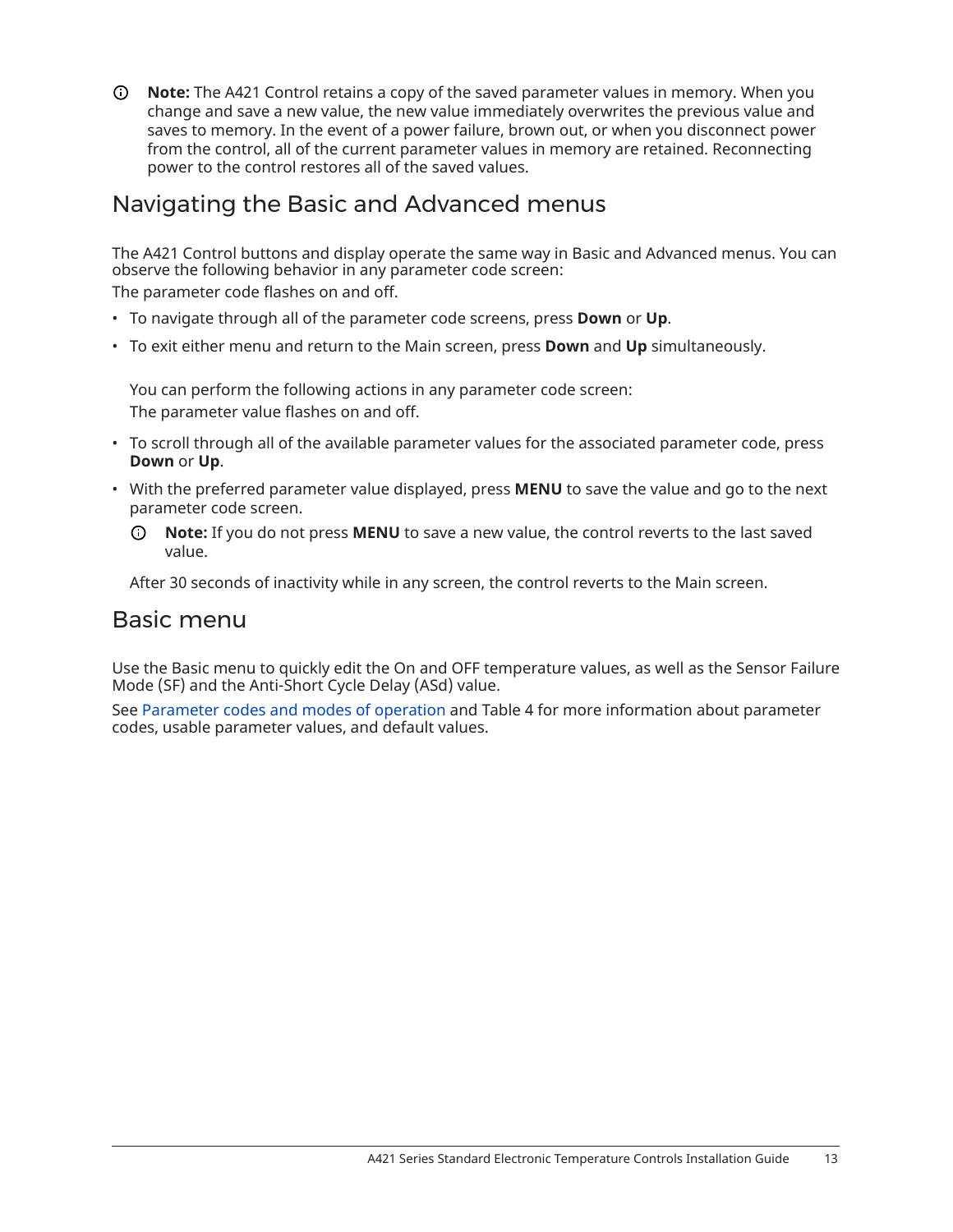



### Viewing and changing values in the Basic menu

To access the Basic menu and view and change the Basic parameter values, complete the following steps:

- 1. On the Main screen, press **MENU**. The LCD displays **OFF**, which is the first parameter code screen displayed in the Basic menu.
- 2. To scroll through all of the basic parameter codes and display the preferred code, press **Down** or **Up**.
- 3. With the preferred parameter code displayed, press **MENU** to display the current parameter value for the code.
- 4. With the current parameter value displayed, press **Down** or **Up** to scroll through all of the parameter's usable values and display the preferred value.
- 5. With the preferred parameter value displayed, press **MENU** to save the displayed value and go to the next parameter code.
- 6. To exit the Basic menu and go to the Advanced menu, simultaneously press and hold **Down** or **Up** for 5 seconds.

## Advanced menu

You can use the Advanced menu to change the parameter values in the Basic menu and the parameter values for the following advanced parameter codes:

- Temperature Units (**Un**)
- Temperature Setback (**tSb**)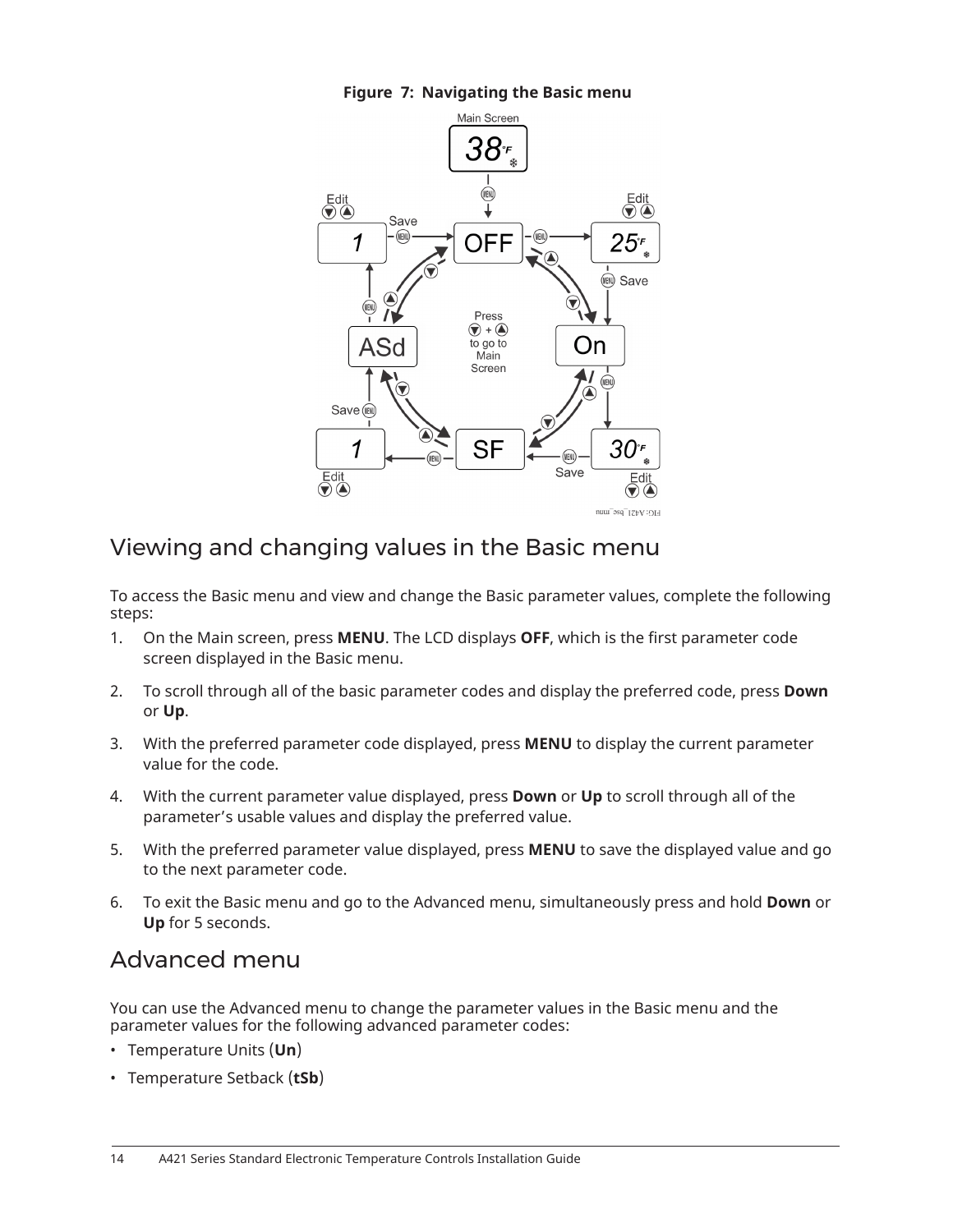- Sensor Offset (**So**)
- High Temperature Setpoint Stop (**HtS**)
- Low Temperature Setpoint Stop (**LtS**)
- Backlight Level (**bLL**)

See [Parameter](#page-8-1) codes and modes of operation and [Table](#page-11-2) 4 for more information about parameter codes, usable parameter values, and default values.



#### **Figure 8: Navigating the Advanced menu**

### Viewing and changing values in the Advanced menu

To access the Advanced menu and view and change the parameter values, complete the following steps:

- 1. On the Main screen, press and hold **Down** or **Up** simultaneously for 5 seconds. Un displays on the LCD, which is the first parameter code screen displayed in the Advanced menu.
- 2. To scroll through all of the advanced parameter codes and display the preferred code, press **Down** or **Up**
- 3. With the preferred parameter code displayed, press **MENU** to display the current parameter value for the code.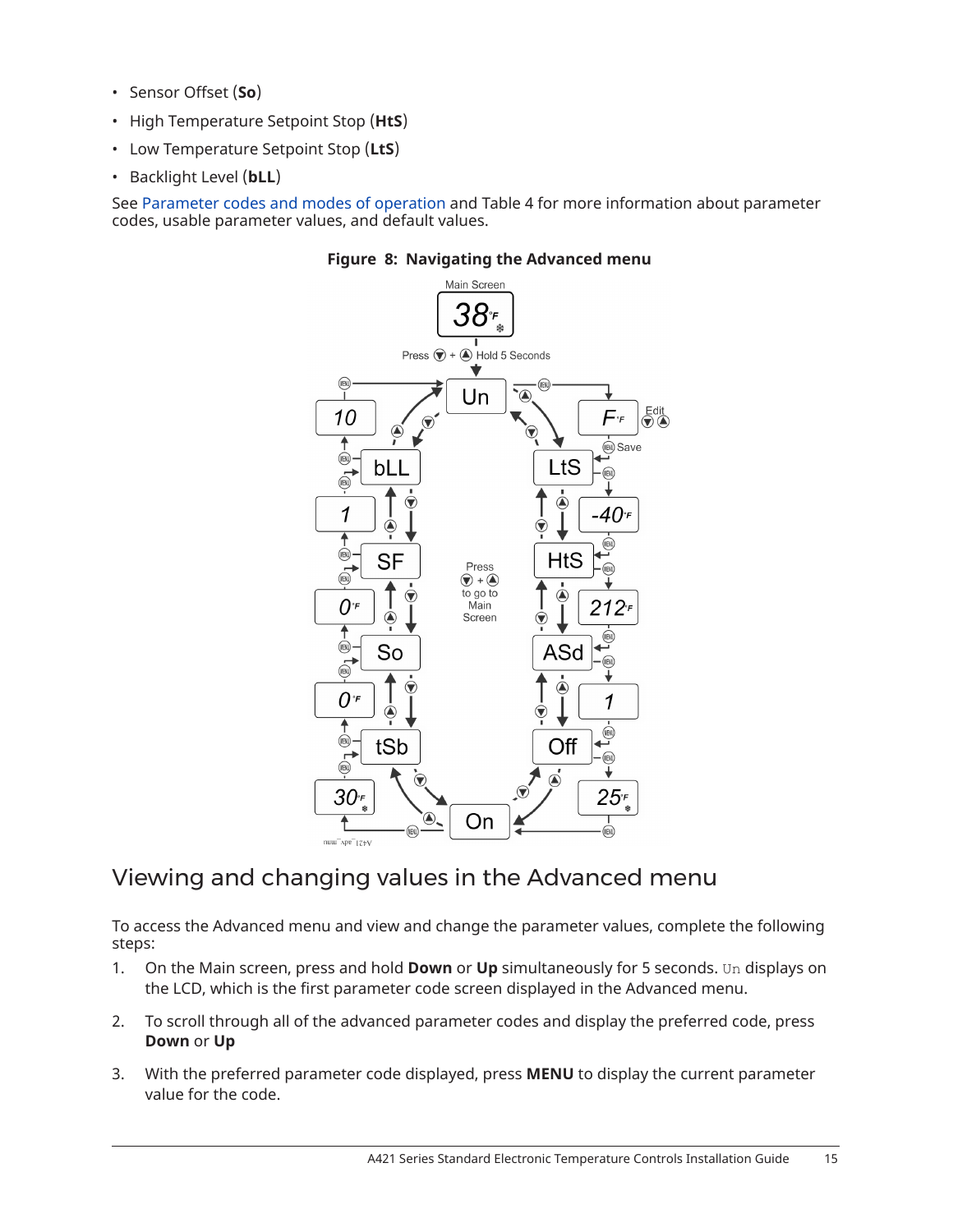- 4. With the current parameter value displayed, press **Down** or **Up** to scroll through all of the parameter code's usable values and display the preferred value.
- 5. With the preferred parameter value displayed, press **MENU** to save the displayed value and go to the next parameter code.

# <span id="page-15-0"></span>Restricting user adjustment

You can restrict user adjustment of the A421 Control to the OFF value control band only and limit the range of this value [\(Figure](#page-15-1) 9).

To set the A421 Control the restricted adjustment mode, position the jumper located on the circuit board next to the TB3 terminal block. See Setting the control to Restricted [Adjustment](#page-15-2) mode.

⊙ **Note:** Setting the A421 Control up in the Restricted mode prevents casual users from overadjusting the control in your application, or from inadvertently changing the mode of operation from cooling to heating or heating to cooling by over-adjusting the On value or OFF value.

When the A421 Control is set up in the restricted adjustment mode, the controller enforces the following behavior:

- The selected HtS and LtS values define the restricted temperature adjustment range.
- The On and OFF values define the control band differential, and the control band between On and OFF remains fixed and not adjustable.
- Only the OFF value can be adjusted, the control band remains fixed, and the On value automatically shifts equal to the OFF value adjustment.
- The OFF value can only be adjusted to values that maintain the entire control band within the restricted temperature adjustment range defined by HtS and LtS. See [Figure](#page-15-1) 9.
- The basic and advanced menus are not available. Only the Restricted Adjustment mode menu is available and only the OFF value can be adjusted. See [Figure](#page-17-1) 11.



<span id="page-15-1"></span>

### <span id="page-15-2"></span>Setting the control to Restricted Adjustment mode

To set up the restricted adjustment feature, complete the following steps:

- 1. To make sure that the A421 is not in restricted mode, position the jumper on both pins. See [Figure](#page-16-0) 10.
- 2. Select the OFF and On values that define the application's required control band ([Figure](#page-15-1) 9).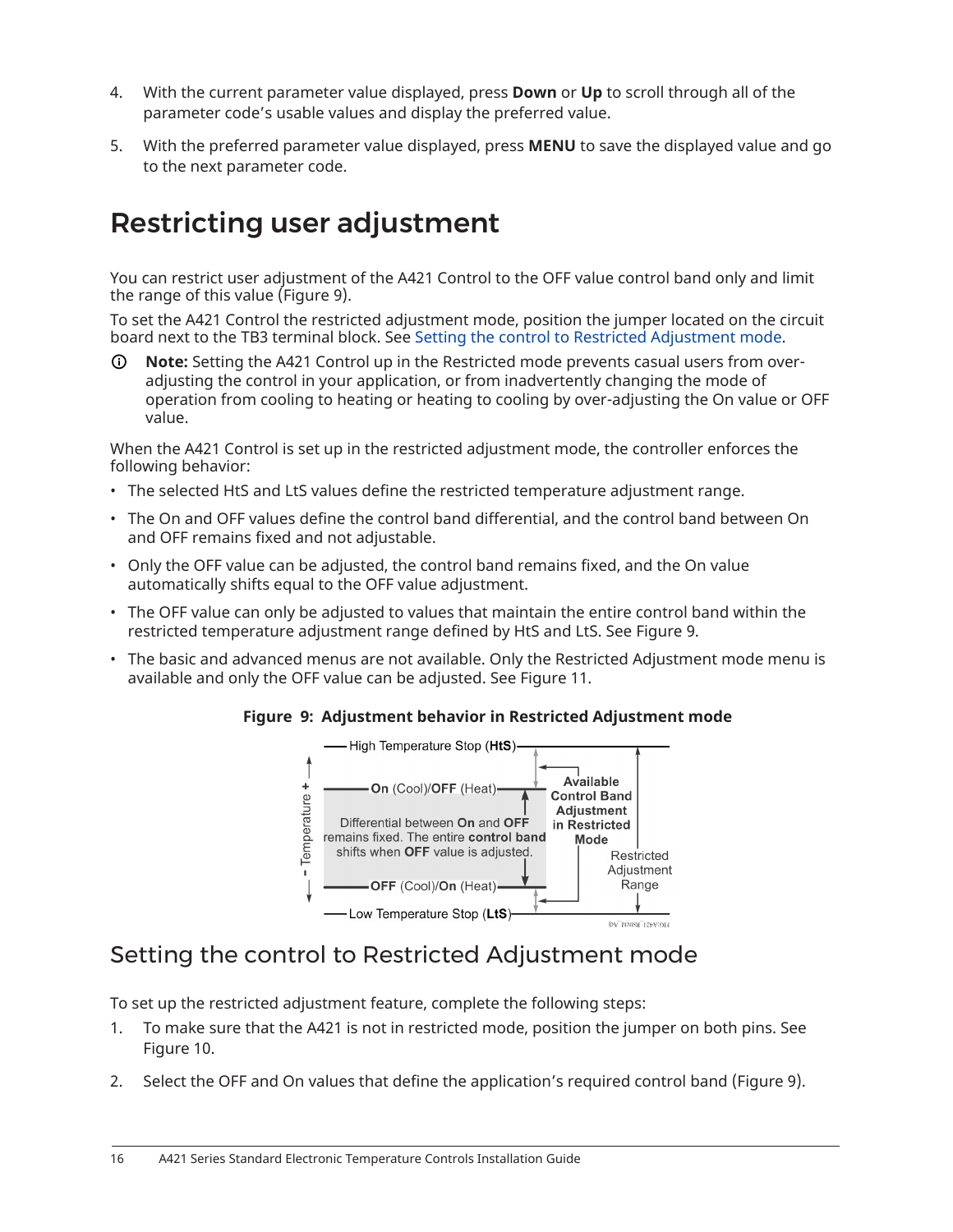- 3. Change the HtS and LtS temperature values to define the restricted adjustment range ([Figure](#page-15-1) [9\)](#page-15-1).
- 4. Disconnect power to the control and reposition the jumper to one pin [\(Figure](#page-16-0) 10). Reconnect power.

<span id="page-16-0"></span>

#### **Figure 10: Repositioning the jumper to restrict control adjustment**

Control adjustment is now restricted to changing only the OFF value, which shifts the On and OFF control band within the restricted adjustment range defined by HtS and LtS [\(Figure](#page-15-1) 9).

∩ **Note:** To completely restrict and lockout all user adjustment on the control, set the HtS value equal to the On or OFF value and the LtS value equal to the OFF or On value. Then the (On to OFF) control band is equal to the restricted adjustment range, LtS to HtS, and the OFF value cannot be adjusted in the restricted mode.

### Adjusting the control in Restricted mode

To adjust the OFF value and shift the On and OFF control band within the restricted adjustment range, when the control is in the restricted adjustment mode, complete the following steps:

- 1. On the Main screen, press **MENU** to go to the Restricted Adjustment mode menu and display the OFF parameter code screen ([Figure](#page-17-1) 11).
- 2. To go to the OFF value screen, press **MENU** again.
- 3. On the OFF value screen, press **Down** or **Up** to change the OFF value within the restricted adjustment range.
- 4. To save the selected OFF value and return to the OFF code screen, press **MENU**.
- 5. To return to the Main screen, press **Down** or **Up** simultaneously.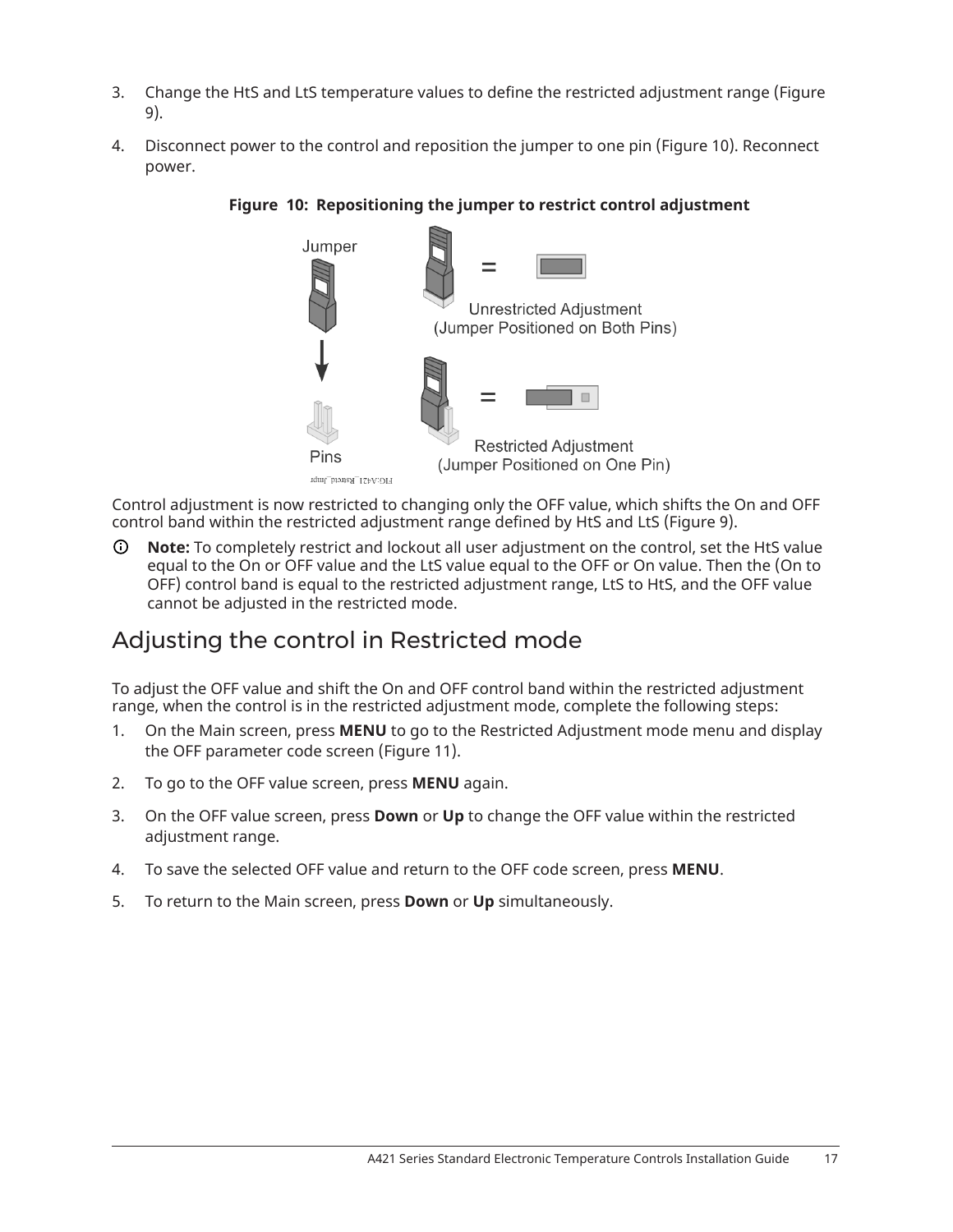<span id="page-17-1"></span>

#### **Figure 11: Adjusting temperature in the Restricted menu**

## <span id="page-17-0"></span>Troubleshooting

A421 Series Controls display fault codes on the LCD as described in the following table. **Table 5: Fault codes**

| <b>Fault code</b>                            | <b>Definition</b>                              | <b>System status</b>                                     | <b>Solution</b>                                                                   |
|----------------------------------------------|------------------------------------------------|----------------------------------------------------------|-----------------------------------------------------------------------------------|
| <b>SF</b> flashing<br>alternately<br>with OP | Open temperature<br>sensor or sensor wiring    | Output functions<br>according to the<br>selected SF mode | See Troubleshooting procedure.<br>Cycle power to reset the control.               |
| <b>SF</b> flashing<br>alternately<br>with SH | Shorted temperature<br>sensor or sensor wiring | Output functions<br>according to the<br>selected SF mode | See Troubleshooting procedure.<br>Cycle power to reset the control.               |
| <b>EE</b>                                    | Program failure                                | Output is off                                            | To reset the control, press<br>MENU. If problems persist,<br>replace the control. |

## <span id="page-17-2"></span>Troubleshooting procedure

- 1. Check for proper voltage to the A421 Control.
	- a. To remove the cover, loosen the two captive cover screws.
	- b. Use an AC voltmeter to check the voltage between the COM and 120 V or 240 V terminals on line-voltage models and the two 24 V terminals on low-voltage models. See [Figure](#page-6-1) 4. The voltage must be between:
		- 20 VAC and 30 VAC for 24 VAC applications
		- 102 VAC and 132 VAC for 120 VAC applications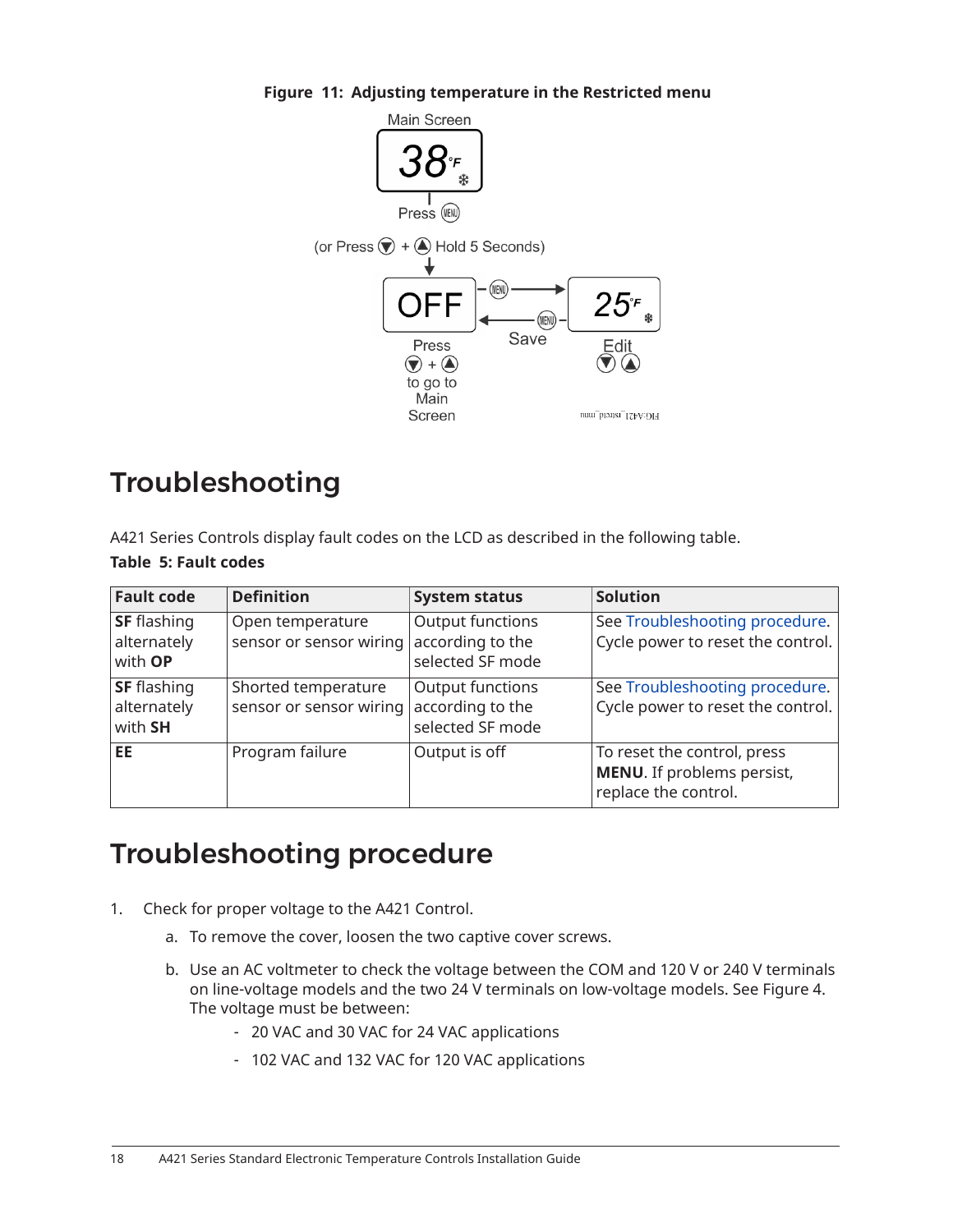- 177 VAC and 264 VAC for 208/240 VAC applications
- c. If the voltage reading is not within the required range, check the power source and input power wires for problems.
- 2. Check for proper sensor operation.
	- a. Disconnect all power sources to the control.
	- b. Use an accurate thermometer to take a temperature reading at the sensor location.
	- c. Disconnect the sensor from the control.
	- d. Use an ohmmeter to measure the resistance across the two sensor leads while the sensor is at the temperature taken in Step 2b.
	- e. See [Figure](#page-18-0) 12 to verify that the measured temperature and resistance conform to established temperature and resistance values.
	- f. If the measured values conform to the values in [Figure](#page-18-0) 12, proceed to Step 3.
	- g. If the sensor's measured resistance value is substantially different from the expected value for that temperature, check the sensor wiring. If sensor wiring is correct, replace the sensor.



<span id="page-18-0"></span>**Figure 12: Temperature versus sensor resistance**

- 3. Check the A421 for proper operation.
	- **Note:** Perform troubleshooting Steps 1 and 2 before you perform this step.
		- a. Disconnect the load from the output relay terminals.
		- b. Make sure that you install the Parameter Adjustments jumper so that you have unrestricted access to adjust parameters.
		- c. Reconnect the sensor leads and supply power to the control.
		- d. Replace the cover.
		- e. Check the control settings for proper values.
		- f. Press **MENU** until **On** appears. Press **MENU** again to display the On value.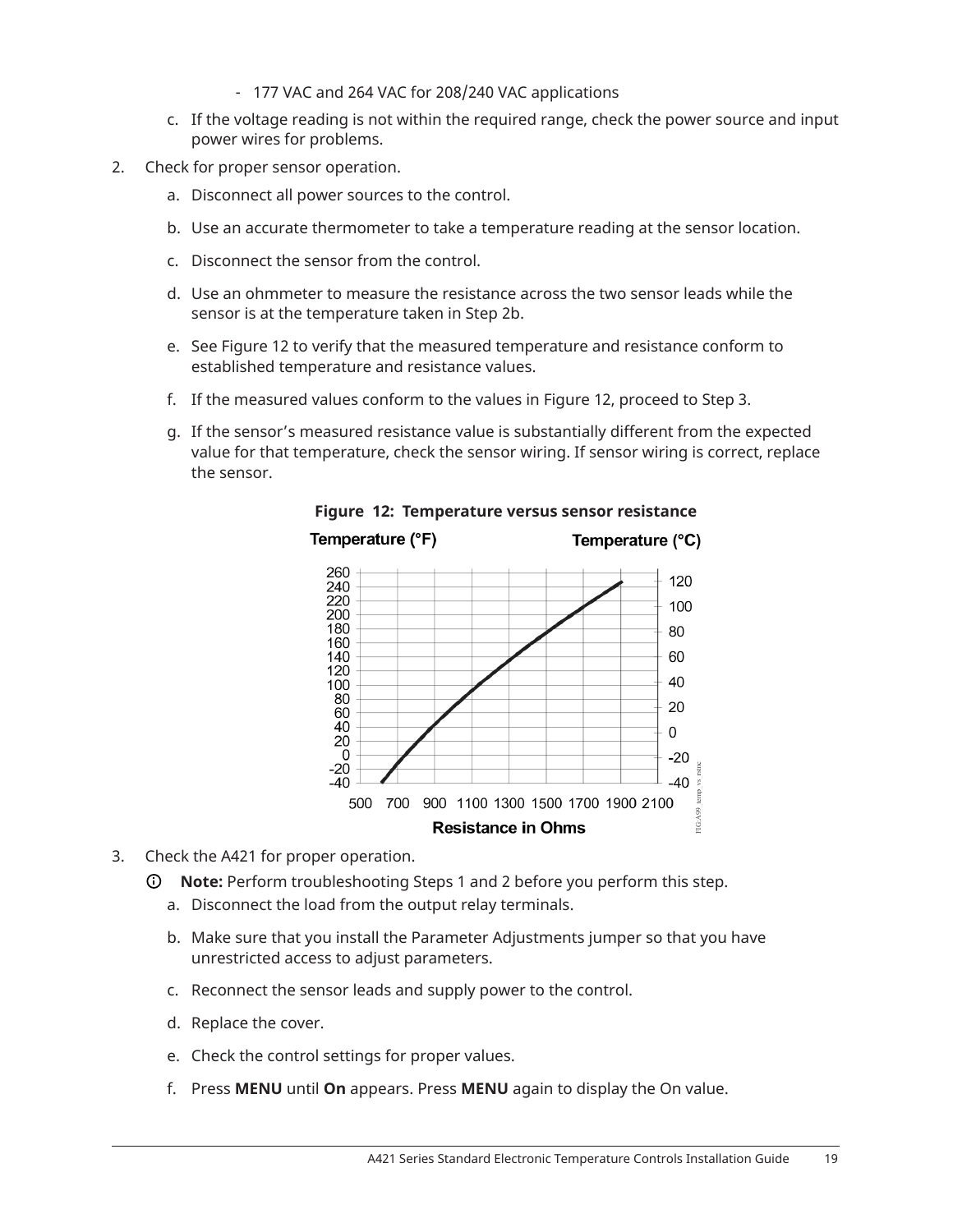- g. Press **Down** or **Up** to change the On temperature above and below the sensor temperature until the relay energizes and de-energizes.
	- **Note:** If the anti-short cycle delay is set to a value other than 0 minutes, when the control is powered On, on the relay does not energize until the time delay elapses.
- h. If the output relay does not perform as expected, replace the A421 Control.
- i. If proper operation of the A421 Control is verified, reconnect the load and consult the equipment manufacturer's instructions for troubleshooting the controlled equipment.

# Repair information

Do not attempt to repair or recalibrate the A421 Temperature Control. In case of a defective or improperly functioning control, contact your nearest authorized Johnson Controls/PENN distributor or sales representative.

When you contact your Johnson Controls/PENN distributor, have the model number of the control available. You can find this number on the label inside the cover of the control.

# <span id="page-19-0"></span>Ordering information

See [Table](#page-19-1) 6 for information about a standard A421 Series Electronic Temperature Control. See [Table](#page-20-0) [7](#page-20-0) and [Table](#page-21-1) 8 to order A99 sensors, mounting hardware, and other accessories you use to install A421 Controls. Contact your nearest Johnson Controls or PENN distributor or sales representative to order these products.

| <b>Product type</b> | <b>Description</b>                                                                                                                                                                                                                            |
|---------------------|-----------------------------------------------------------------------------------------------------------------------------------------------------------------------------------------------------------------------------------------------|
| A421ABC-02C         | Line-voltage Type 1 Electronic Temperature Control: Type 1 (NEMA), IP20<br>standard enclosure for DIN rail and surface-mount applications. Rated for<br>120/240 VAC. Includes an A99BB-200C temperature sensor with 6.6 ft (2.0 m)<br>cable.  |
| A421ABC-03C         | Line-voltage Type 1 Electronic Temperature Control: Type 1 (NEMA), IP20<br>standard enclosure for DIN rail and surface-mount applications. Rated for<br>120/240 VAC. Includes an A99BB-300C temperature sensor with 9.75 ft (3.0 m)<br>cable. |
| A421ABC-04C         | Line-voltage Type 1 Electronic Temperature Control: Type 1 (NEMA), IP20<br>standard enclosure for DIN rail and surface-mount applications. Rated for<br>120/240 VAC. Includes an A99BB-400C temperature sensor with 13.1 ft (4.0 m)<br>cable. |
| A421ABC-06C         | Line-voltage Type 1 Electronic Temperature Control: Type 1 (NEMA), IP20<br>standard enclosure for DIN rail and surface-mount applications. Rated for<br>120/240 VAC. Includes an A99BB-600C temperature sensor with 19.5 ft (6.0 m)<br>cable. |
| A421AEC-01C         | Line-voltage Type 4X Electronic Temperature Control: Type 4X (NEMA), IP66<br>watertight enclosure for surface-mount applications. Rated for 120/240 VAC.<br>Includes an A99BB-25C temperature sensor with 9 7/8 in. (0.25 m) cable.           |

<span id="page-19-1"></span>

|  |  |  |  |  | Table  6: A421 Series Standard Electronic Temperature Controls selection chart |  |  |  |
|--|--|--|--|--|--------------------------------------------------------------------------------|--|--|--|
|--|--|--|--|--|--------------------------------------------------------------------------------|--|--|--|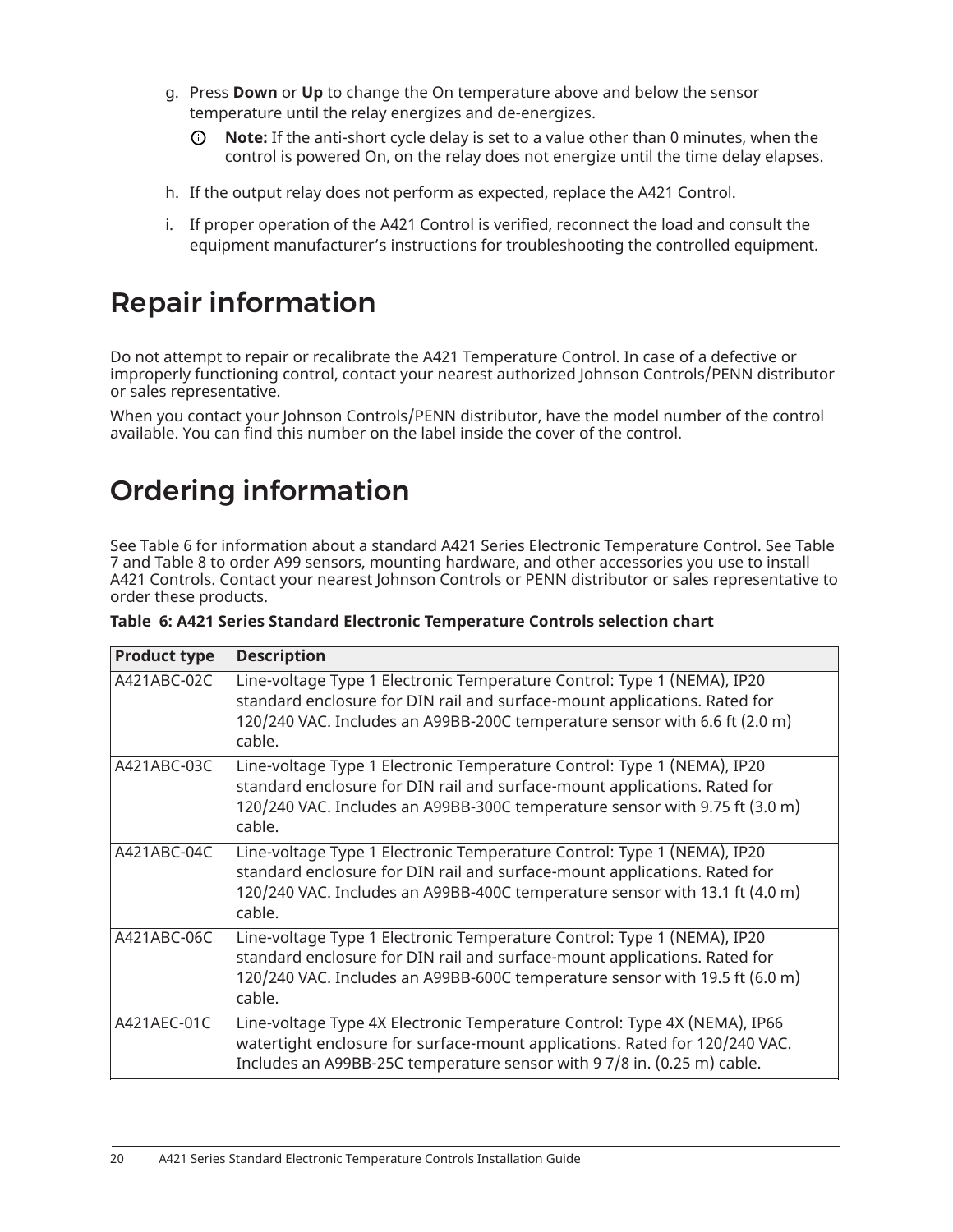#### **Table 6: A421 Series Standard Electronic Temperature Controls selection chart**

| <b>Product type</b> | <b>Description</b>                                                                                                                                                                                                                                                                 |
|---------------------|------------------------------------------------------------------------------------------------------------------------------------------------------------------------------------------------------------------------------------------------------------------------------------|
| A421AEC-02C         | Line-voltage Type 4X Electronic Temperature Control: Type 4X (NEMA), IP66<br>watertight enclosure for surface-mount applications. Rated for 120/240 VAC.<br>Includes an A99BB-200C temperature sensor with 6.6 ft (2.0 m) cable.                                                   |
| A421GBF-02C         | Low-voltage Type 1 Electronic Temperature Control: Type 1 (NEMA), IP20 standard<br>enclosure for DIN rail and surface-mount applications. Rated for 24 VAC Class 2,<br>safety extra low voltage. Includes an A99BB-200C temperature sensor with 6.6 ft<br>$(2.0 \text{ m})$ cable. |
| A421GEF-01C         | Low-voltage Type 4X Electronic Temperature Control: Type 4X (NEMA), IP66<br>watertight enclosure for surface-mount applications. Rated for 24 VAC Class 2,<br>safety extra low voltage. Includes an A99BB-25C temperature sensor with 9 7/8 in.<br>$(0.25 \text{ m})$ cable.       |
| A421GEF-02C         | Low-voltage Type 4X Electronic Temperature Control: Type 4X (NEMA), IP66<br>watertight enclosure for surface-mount applications. Rated for 24 VAC Class 2,<br>safety extra low voltage. Includes an A99BB-200C temperature sensor with 6.6 ft<br>$(2.0 \text{ m})$ cable.          |

#### <span id="page-20-0"></span>**Table 7: A99 Temperature Sensors selection chart [1](#page-21-2)**

| <b>Product code</b>    | <b>Description</b>                                                                                                                                                                                                               |
|------------------------|----------------------------------------------------------------------------------------------------------------------------------------------------------------------------------------------------------------------------------|
| A99BA-200C             | Positive temperature coefficient (PTC) Temperature Sensor: Standard probe 2<br>in. (5.1 cm) with 6.6 ft (2.0 m) shielded polyvinyl chloride (PVC) cable; ambient<br>operating temperature range: -40°F to 212°F (-40°C to 100°C) |
| A99BB-25C              | PTC Temperature Sensor: Standard probe 2 in. (5.1 cm) with 9-7/8 in. (0.25 m) PVC<br>cable; ambient operating temperature range: -40°F to 212°F (-40°C to 100°C)                                                                 |
| A99BB-200C             | PTC Temperature Sensor: Standard probe 2 in. (5.1 cm) with 6.6 ft (2.0 m) PVC<br>cable; ambient operating temperature range: -40°F to 212°F (-40°C to 100°C)                                                                     |
| A99BB-300C             | PTC Temperature Sensor: Standard probe 2 in. (5.1 cm) with 9.8 ft (3.0 m) PVC<br>cable; ambient operating temperature range: -40°F to 212°F (-40°C to 100°C)                                                                     |
| A99BB-400C             | PTC Temperature Sensor: Standard probe 2 in. (5.1 cm) with 13.1 ft (4.0 m) PVC<br>cable; ambient operating temperature range: -40°F to 212°F (-40°C to 100°C)                                                                    |
| A99BB-600C             | PTC Temperature Sensor: Standard probe 2 in. (5.1 cm) with 19.7 ft (6.0 m) PVC<br>cable; ambient operating temperature range: -40°F to 212°F (-40°C to 100°C)                                                                    |
| A99BC-25C <sup>1</sup> | PTC Temperature Sensor: Standard probe 2 in. (5.1 cm) with 9 7/8 in. (0.25 m)<br>high-temperature silicon cable; ambient operating temperature range: -40°F to<br>248°F (-40°C to 100°C)                                         |
| A99BC-100C1            | PTC Temperature Sensor: Standard probe 2 in. (5.1 cm) with 3.3 ft (1.0 m) high-<br>temperature silicon cable; ambient operating temperature range: -40°F to 248°F<br>(-40°C to 120°C)                                            |
| A99BC-300C             | PTC Temperature Sensor: Standard probe 2 in. (5.1 cm) with 9.8 ft (3.0 m) high-<br>temperature silicon cable; ambient operating temperature range: -40°F to 248°F<br>(-40°C to 120°C)                                            |
| A99BC-500C1            | PTC Temperature Sensor: Standard probe 2 in. (5.1 cm) with 16.4 ft (5.0 m) high-<br>temperature silicon cable; ambient operating temperature range: -40°F to 248°F<br>(-40°C to 120°C)                                           |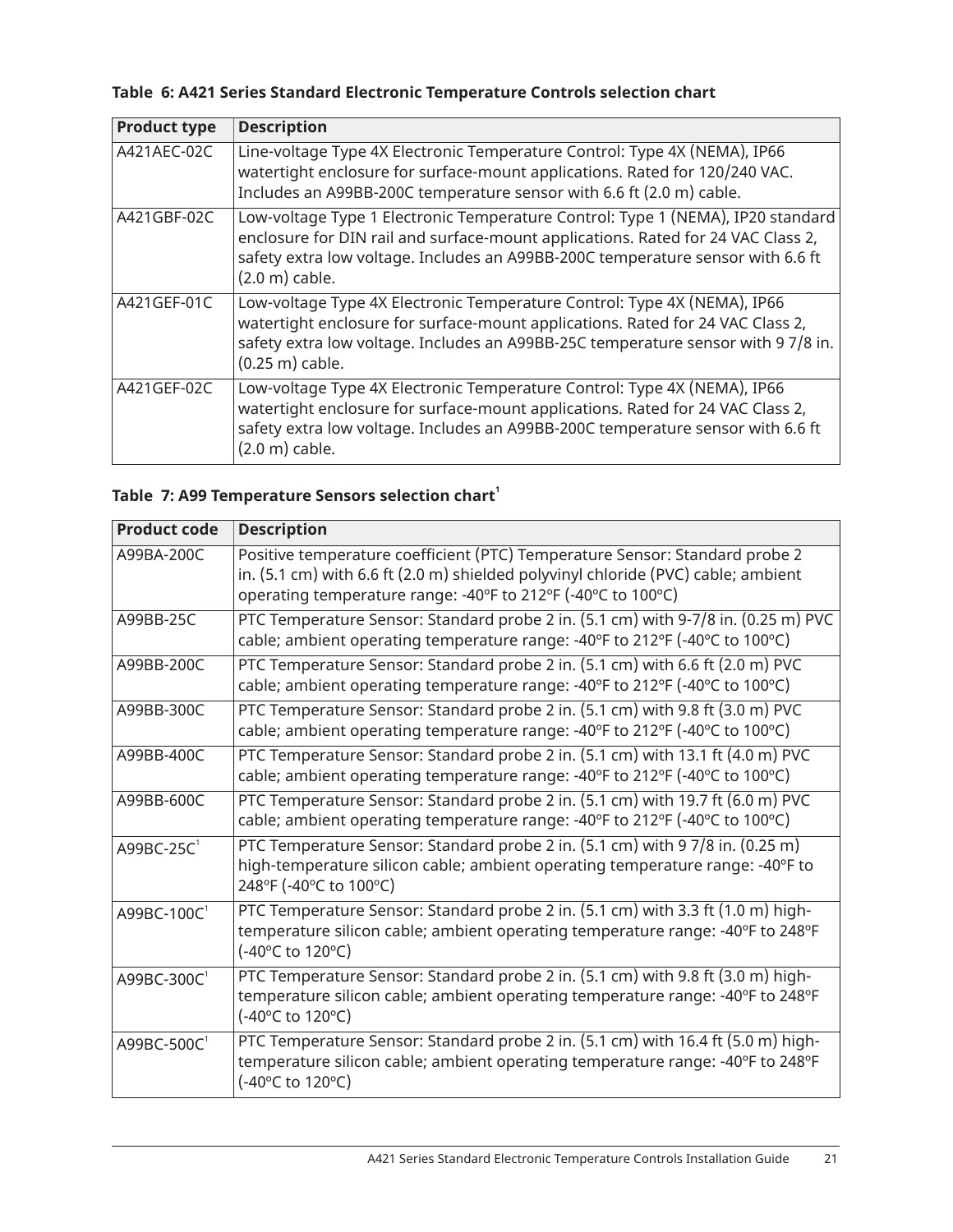#### **Table 7: A99 Temperature Sensors selection chart [1](#page-21-2)**

| <b>Product code</b> | <b>Description</b>                                                                                                                                                                      |
|---------------------|-----------------------------------------------------------------------------------------------------------------------------------------------------------------------------------------|
| A99BC-1500C1        | PTC Temperature Sensor: Standard probe 2 in. (5.1 cm) with 49.2 ft (15.0 m) high-<br>temperature silicon cable; ambient operating temperature range: -40°F to 248°F<br>(-40°C to 120°C) |
| A99CB-200C          | PTC Temperature Sensor: Extended probe 6 in. (15.2 cm) with 6.6 ft (2.0 m) PVC<br>cable; ambient operating temperature range: -40°F to 212°F (-40°C to 100°C)                           |
| A99CB-600C          | PTC Temperature Sensor: Extended probe 6 in. (15.2 cm) with 19.7 ft (6.0 m) PVC<br>cable; ambient operating temperature range: -40°F to 212°F (-40°C to 100°C)                          |

<span id="page-21-2"></span>1 When any A99 Series Temperature Sensor is connected to a standard A421 Control model, the range of displayed temperature values is restricted to -40ºF to 212ºF or -40ºC to 100ºC.

#### <span id="page-21-1"></span>**Table 8: Accessories**

| <b>Product code</b> | <b>Description</b>                                                                                                                                 |
|---------------------|----------------------------------------------------------------------------------------------------------------------------------------------------|
| <b>BKT287-1R</b>    | 12 in. (305 mm) long DIN rail section                                                                                                              |
| <b>BKT287-2R</b>    | 36 in. (914 mm) long DIN rail section                                                                                                              |
| PLT344-1R           | Two end clamps for DIN rail sections                                                                                                               |
| A99-CLP-1           | Surface mounting clip for A99B and A99C Series Temperature Sensors                                                                                 |
| SHL10-603R          | Sun shield for A99B and A99C Series Temperature Sensors                                                                                            |
| BOX10A-603R         | PVC enclosure for A99B and A99C Series Temperature Sensors                                                                                         |
| <b>WEL11A-601R</b>  | Copper and brass immersion well for applying sensor in fluid applications                                                                          |
| TE-6300W-102        | Stainless steel immersion well for applying A99 sensors in fluid applications.<br>A99CB Type sensors with extended probe with this immersion well. |

# <span id="page-21-0"></span>Technical specifications

#### **Table 9: A421 Series Electronic Temperature Controls**

| Power consumption   | 1.8 VA maximum                                                                 |
|---------------------|--------------------------------------------------------------------------------|
| Supply power        | Low-Voltage models: 24 VAC (20 to 30 VAC), 50/60 Hz, Class 2 or Safety         |
|                     | extra-low voltage<br>Line-voltage models: 110/120 or 208/230/240 VAC, 50/60 Hz |
| Ambient conditions  | <b>Operating:</b> Type 1 models: -40°F to 150°F (-40°C to 66°C), 0% to 95% RH  |
|                     | noncondensing<br>Type 4X models: -40°F to 140°F (-40°C to 60°C), 0% to 95% RH  |
|                     | noncondensing                                                                  |
|                     | <b>Shipping and storage:</b> All models: -40°F to 185°F (-40°C to 85°C), 0% to |
|                     | 95% RH noncondensing                                                           |
| Temperature control | -40°F to 212°F or -40°C to 100°C                                               |
| range               |                                                                                |
| Input signal        | 1,035 ohm at 77°F (25°C) for A99 PTC Temperature Sensors                       |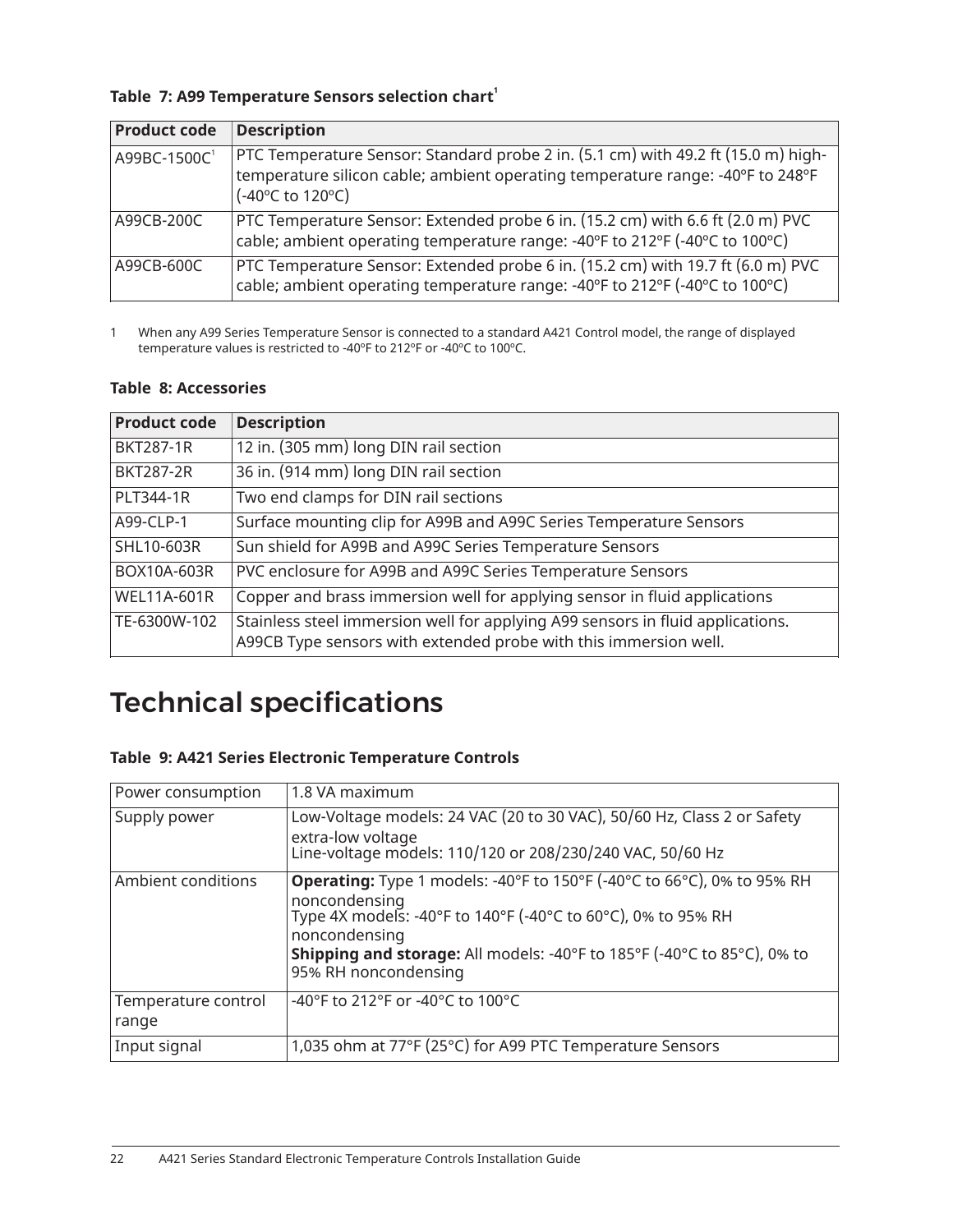#### **Table 9: A421 Series Electronic Temperature Controls**

| Accuracy            | Combined accuracy of A421 Control and A99 sensor: ±2°F (±1°C) between<br>5°F and 167°F (-15°C and 75°C); diverging to ±3°F (±2°C) at -40°F (-40°C)<br>and ±3°F (±2°C) at 212°F (100°C)                                                                                                                                                                                                                                                                                 |
|---------------------|------------------------------------------------------------------------------------------------------------------------------------------------------------------------------------------------------------------------------------------------------------------------------------------------------------------------------------------------------------------------------------------------------------------------------------------------------------------------|
| Sensor offset range | $±5^{\circ}$ F or $±3^{\circ}$ C                                                                                                                                                                                                                                                                                                                                                                                                                                       |
| Enclosure material  | Type 1, IP20 high-impact thermoplastic or<br>Type 4X, IP66 watertight, corrosion-resistant, high-impact thermoplastic                                                                                                                                                                                                                                                                                                                                                  |
| Compliance<br>CE    | North America: cULus Listed; UL 60730, File E27734, Vol. 1; FCC Compliant<br>to CFR47, Part 15, Subpart B, Class BIndustry Canada (IC) Compliant to<br>Canadian ICES-003, Class B limits<br><b>Europe:</b> CE Mark - Johnson Controls declares that this product is in<br>compliance with the essential requirements and other relevant provisions<br>of the EMC Directive; Low Voltage Directive.<br>Australia and New Zealand: RCM, Australia/NZ Emissions Compliant |

#### **Table 10: A421 Temperature Control Output Relay Contacts electrical ratings**

| Agency and file                          | UL 60730 and EN 60730    |                |           |           |
|------------------------------------------|--------------------------|----------------|-----------|-----------|
| Applied AC voltage at 50/60 Hz           | 24 VAC                   | <b>120 VAC</b> | 208 VAC   | 240 VAC   |
| Horsepower LC/LNO (LC/LNC)               | $-$                      | 1(0.25)        | 1(0.3)    | 1(0.5)    |
| Full load amperes LC/LNO (LC/<br>LNC)    | $-$                      | 16(5.8)        | 9.2(4)    | 8(4.9)    |
| Locked rotor amperes LC/LNO (LC/<br>LNC) | $\overline{\phantom{m}}$ | 96 (34.8)      | 55.2(24)  | 48 (29.4) |
| Resistive amperes LC/LNO (LC/<br>LNC)    | 15(10)                   | 15(10)         | 10(10)    | 10(10)    |
| Pilot duty VA LC/LNO (LC/LNC)            | 125 (50)                 | 125 (125)      | 125 (125) | 125 (125) |

#### **Table 11: UL conformity declaration information**

| <b>Information</b>                             | <b>Description</b>                                                                                     |
|------------------------------------------------|--------------------------------------------------------------------------------------------------------|
| Purpose of control                             | Sensing control / operating control                                                                    |
| Construction of control                        | Electronic independently mounted control                                                               |
| Number of cycles                               | 30,000 cycles                                                                                          |
| Method of mounting control                     | Mounting screws or DIN rail                                                                            |
| Type 1 or type 2 action                        | Type 1.B (Micro-disconnection)                                                                         |
| External pollution situation                   | All models: A421 [ ] B: Pollution degree 3<br>All models: A421 [ ] E: Pollution degree 4               |
| Internal pollution situation                   | Pollution degree 2                                                                                     |
| Heat and fire resistance category              | D                                                                                                      |
| Rated impulse voltage                          | 4,000 V                                                                                                |
| Ball pressure temperature                      | 128°C                                                                                                  |
| Cover screw torque requirements<br>instruction | All models: A421 [ ] E: To maintain type 4X / IP66 rating,<br>tighten enclosure screws to: 10-12 in lb |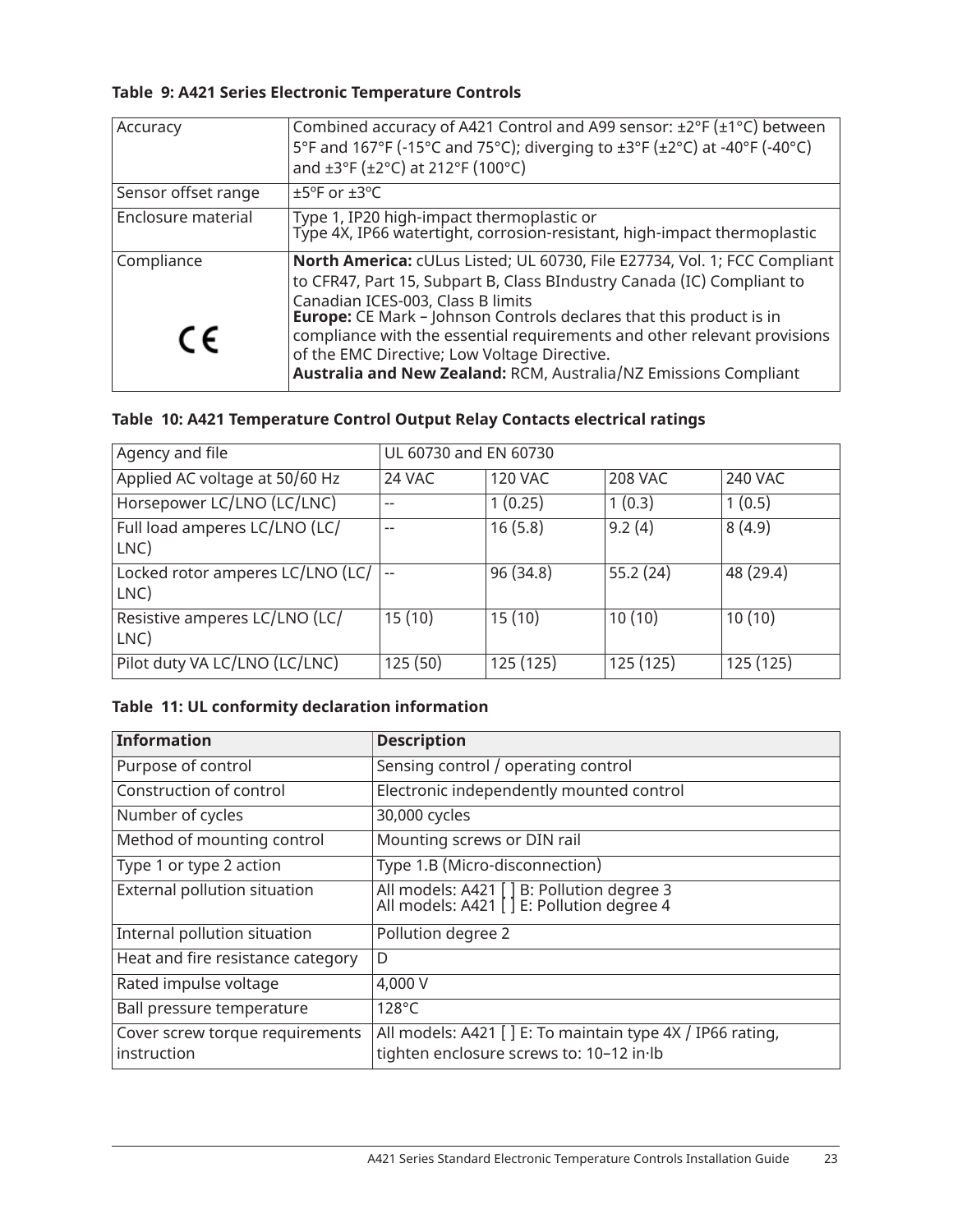#### **Table 12: A99B Series Positive Temperature Coefficient Sensors**

| Sensing range <sup>1</sup>      | Type A99BA and A99BB: -40°F to 212°F (-40°C to 100°C)<br>Type A99BC: -40°F to 248°F (-40°C to 120°C)                                                                                                    |
|---------------------------------|---------------------------------------------------------------------------------------------------------------------------------------------------------------------------------------------------------|
| Reference resistance            | 1,035 ohms at 77°F (25°C) and 855 ohms at 32°F (0°C)                                                                                                                                                    |
| Accuracy                        | 0.9°F (0.5°C) between 5°F and 167°F (-15°C and 57°C). Refer to the<br>A99B Series Temperature Sensors Product/Technical Bulletin (LIT-125186)<br>for accuracy rating outside of this temperature range. |
| Sensor construction             | Probe: Stainless steel                                                                                                                                                                                  |
| Sensor cable sheath             | Type A99BA: Shielded PVC cable<br>Type A99BB: PVC cable<br>Type A99BC: High temperature silicon cable                                                                                                   |
| Wire gauge                      | 22 AWG                                                                                                                                                                                                  |
| Ambient operating<br>conditions | Type A99BA and A99BB: -40°F to 212°F (-40°C to 100°C); 0% to 100%<br>RH, condensing<br>Type A99BC: -40°F to 248°F (-40°C to 120°C); 0% to 100% RH,<br>condensing                                        |
| Ambient storage<br>conditions   | Type A99BA and A99BB: -40°F to 221°F (-40°C to 105°C); 0% to 100%<br>RH, condensing<br>Type A99BC: -40°F to 266°F (-40°C to 130°C); 0% to 100% RH,<br>condensing                                        |
| Shipping weight                 | 1.4 oz $(41 g)$ for 6 1/2 ft $(2 m)$ sensor                                                                                                                                                             |
| Accessories                     | See Table 8                                                                                                                                                                                             |

<span id="page-23-0"></span>1 When any A99 Series Temperature Sensor is connected to a standard A421 Control model, the range of displayed temperature values is -40ºF to 212ºF or -40ºC to 100ºC.

*The performance specifications are nominal and conform to acceptable industry standards. For application at conditions beyond these specifications Johnson Controls shall not be liable for damages resulting from misapplication or misuse of its products.*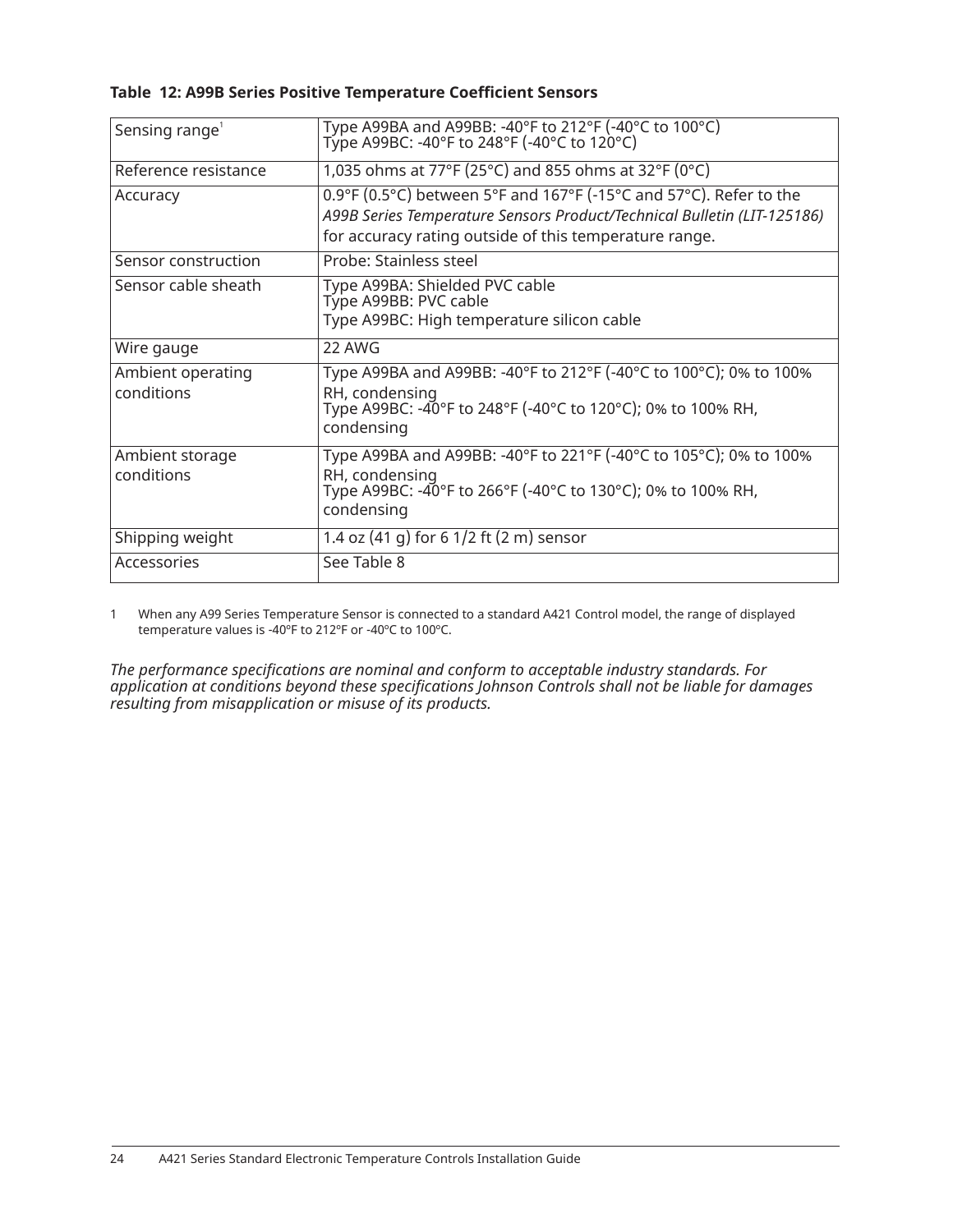# North American emissions compliance

## United States

This equipment has been tested and found to comply with the limits for a Class B digital device, pursuant to Part 15 of the FCC Rules. These limits are designed to provide reasonable protection against harmful interference in a residential installation. This equipment generates, uses and can radiate radio frequency energy and, if not installed and used in accordance with the instructions, may cause harmful interference to radio communications. However, there is no guarantee that interference will not occur in a particular installation. If this equipment does cause harmful interference to radio or television reception, which can be determined by turning the equipment off and on, the user is encouraged to try to correct the interference by one or more of the following measures:

- Reorient or relocate the receiving antenna.
- Increase the separation between the equipment and receiver.
- Connect the equipment into an outlet on a circuit different from that to which the receiver is connected.
- Consult the dealer or an experienced radio/TV technician for help.

### Canada

This Class (B) digital apparatus meets all the requirements of the Canadian Interference-Causing Equipment Regulations.

Cet appareil numérique de la Classe (B) respecte toutes les exigences du Règlement sur le matériel brouilleur du Canada.

# Points of Single Contact

| <b>APAC</b>                        | <b>Europe</b>           | <b>NA/SA</b>       |
|------------------------------------|-------------------------|--------------------|
| JOHNSON CONTROLS                   | <b>JOHNSON CONTROLS</b> | JOHNSON CONTROLS   |
| C/O CONTROLS PRODUCT MANAGEMENT    | <b>WESTENDHOF 3</b>     | 507 E MICHIGAN ST  |
| NO. 32 CHANGJIJANG RD NEW DISTRICT | 45143 ESSEN             | MILWAUKEE WI 53202 |
| WUXI JIANGSU PROVINCE 214028       | <b>GERMANY</b>          | <b>USA</b>         |
| CHINA                              |                         |                    |